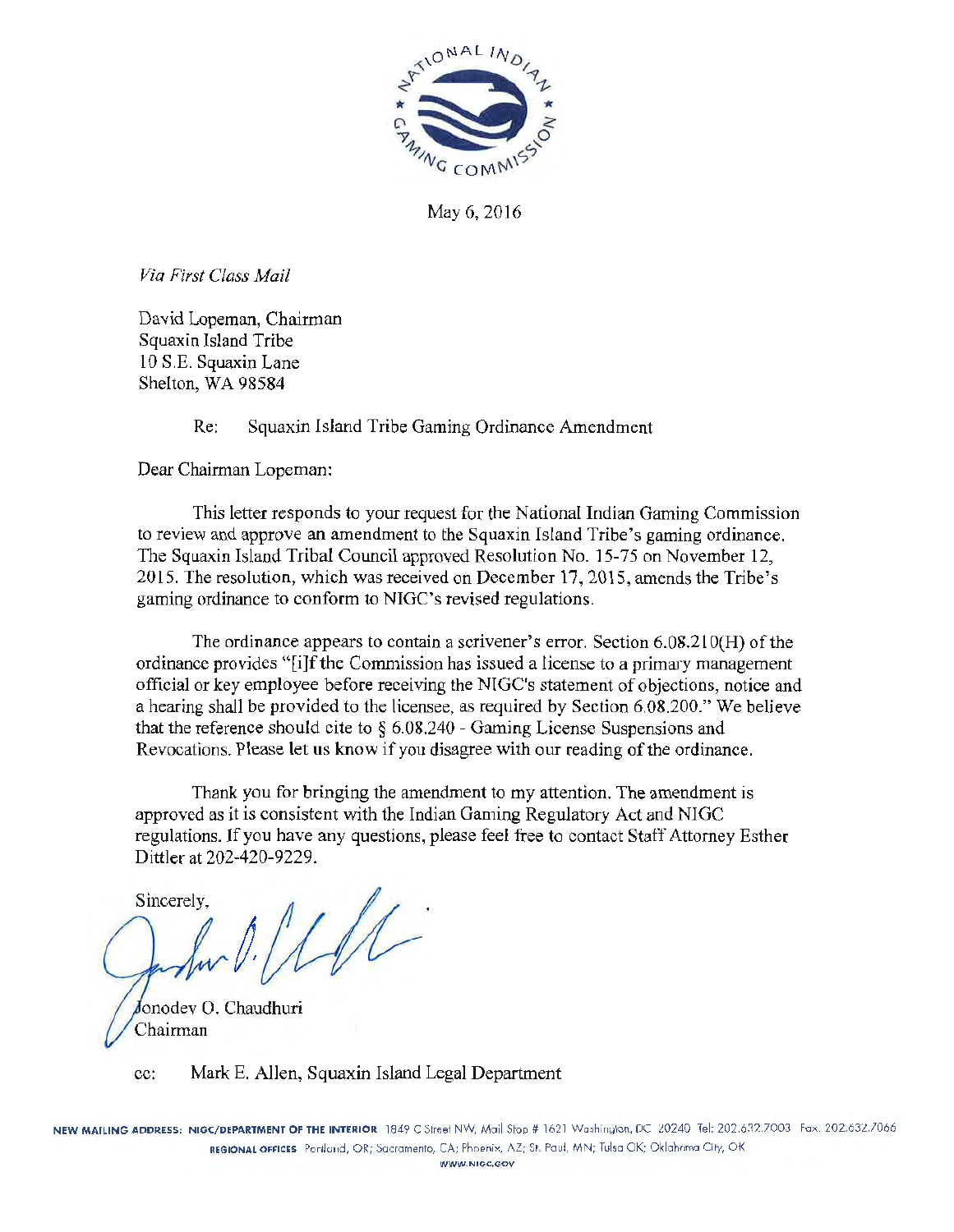

# **SQCJAXIN ISLAND TRIBE**

.<br>A 1999 DE EST TVEN (1997 DE PARTIEN LA SECURIT DE LA PRODUCTION DE L'ÉGATION DE L'ÉGATION DE L'ÉGATION DE L'ÉG



of the

#### SQUAXIN ISLAND TRIBAL COUNCIL

WHEREAS, the Squaxin Island Tribal Council is the Governing Body of the Squaxin Island Tribe, its members, Its lands, its enterprises and its agencies by the authority of the Constitution and Bylaws of the Squaxin Island Tribe, as approved and adopted by the General Body and the Secretary of the Interior on July 8, 1965; and

WHEREAS, under the Constitution, Bylaws and inherent sovereignty of the Tribe, the Squaxin Island Tribal Council is charged with the duty of protecting the health, security, education and general welfare of tribal members, and of protecting and managing the lands and treaty resources and rights of the Tribe; and

WHEREAS, the Tribe is a federally-recognized Indian Tribe possessing reserved powers, including the powers of self-government; and

WHEREAS, the Squaxin Island Tribal Council has been entrusted with the creation of ordinances and resolutions in order to fulfill their duty of protecting the health, security, education and general welfare of tribal members, and of protecting and managing the lands and treaty resources of the Tribe; and

WHEREAS, by Resolution No. 94-78 the Squaxin Island Tribal Council adopted a Gaming Ordinance, which from time to time has been amended, such Gaming Ordinance and amendments having been approved by the National Indian Gaming Commission (NIGC); and

WHEREAS, by Resolution No. 14-40 the Squaxin Island Tribal Council amended the Gaming Ordinance and had it sent to NIGC for approval, but it was disapproved due to requirements imposed by the NIGC relating to new provisions required in any Indian Gaming Ordinance submitted for approval after August, 2013;

WHEREAS, the rejection of the Gaming Ordinance by NIGC, as adopted by Resolution 14-40, required the drafting of a new Gaming Ordinance;

WHEREAS, the Squaxin Island Tribe Gaming Commission has reviewed the attached Gaming Ordinance and, by Commission Resolution 15-01, have unanimously recommend approval of such Ordinance by Tribal Council.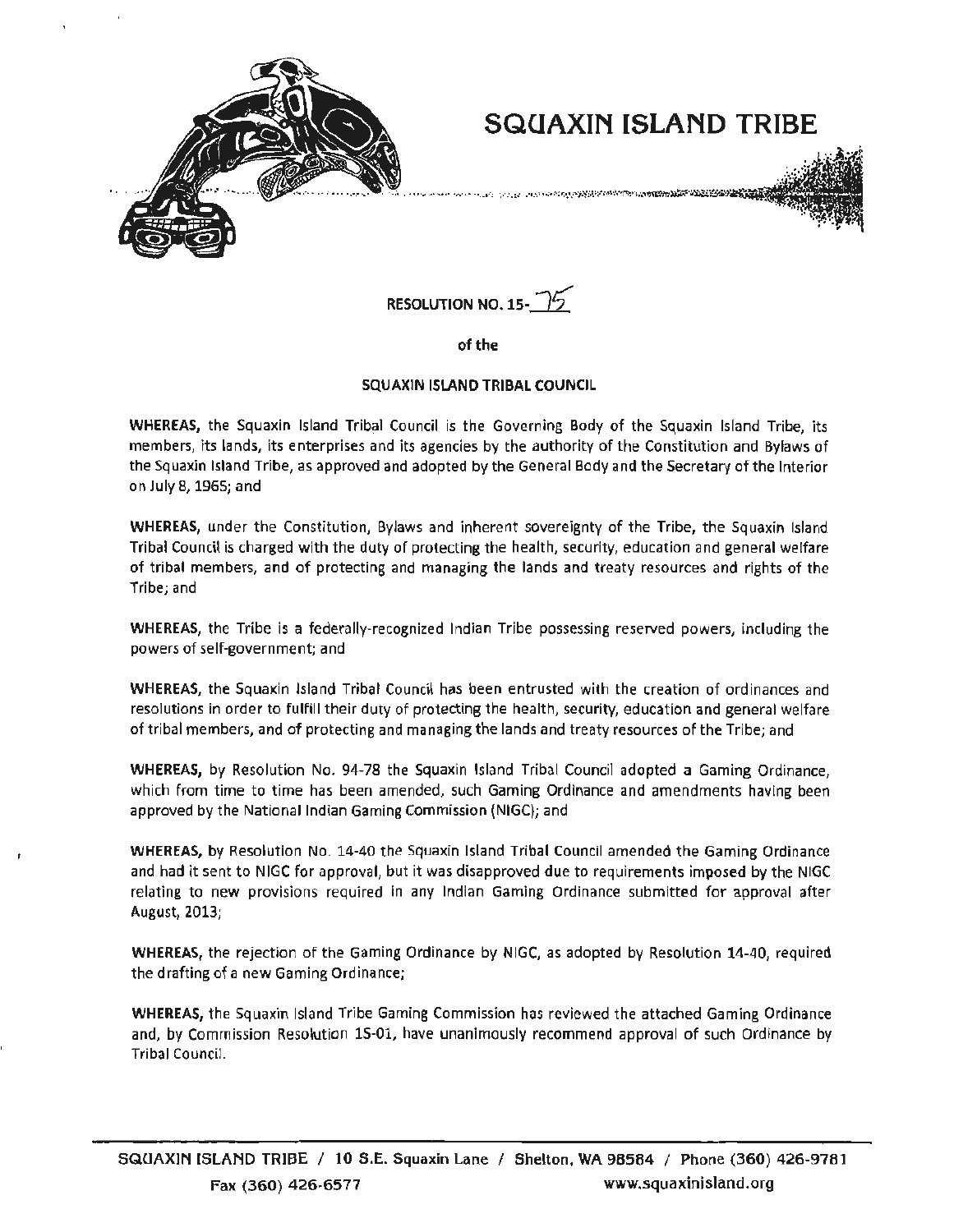Resolution No. 15 - $\mathcal{I}_2$ Page 2 of 2

WHEREAS, the Squaxin Island Tribal Council finds that it would be in the best interests of the Tribe to repeal Resolution No. 14-40 and to adopt the Gaming Ordinance, as attached, and to have it submitted to NIGC for approval; and

WHEREAS, NIGC, subject to approval, should consider the attached Gaming Ordinance as the Gaming Ordinance of the Squaxin Island Tribe, replacing any and all prior ordinances and/or amendments.

THEREFORE BE IT RESOLVED, that the Squaxin Island Tribal Council hereby repeals Resolution 14-40, and hereby approves and adopts the Gaming Ordinance, as attached; and

BE IT FURTHER RESOLVED, that the attached Gaming Ordinance shall be sent to the NIGC for approval; and

BE IT FURTHER RESOLVED, the NIGC, subject to approval, shall consider the attached Gaming Ordinance as the Gaming Ordinance of the Squaxin Island Tribe, replacing any and all prior ordinances and/or amendments.

#### **CERTIFICATION**

The Squaxin Island Tribal Council hereby certifies that the foregoing Resolution was adopted at the regular meeting of the Squaxin Island Tribal Council, held on this 12<sup>th</sup> day of November, 2015, at which time a quorum was present and was passed by a vote of  $\perp$  for and  $\Omega$  against, with  $\Omega$  abstentions.

David Loper nan Ælfalrman

Attested by: Charlen Kning

Charlene Krise, Secretary

Arnoid Cooper,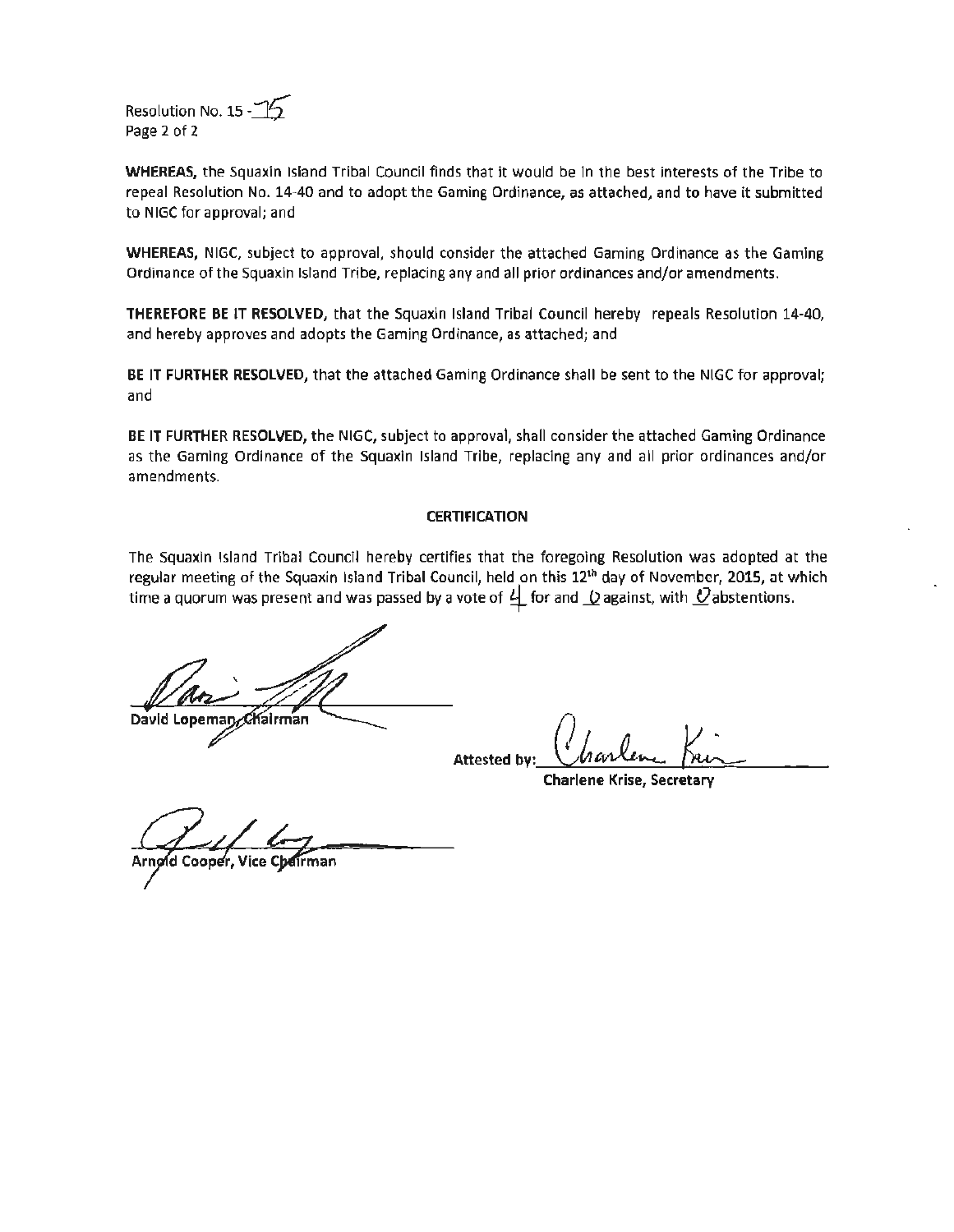## **Chapter 6.08 Gaming Ordinance**

#### **6.08.010. Purpose**

The Tribal Council of the Squaxin Island Tribe ("Tribe"), empowered by the Tribe's Constitution and other sovereign and governing authority to enact ordinances, hereby enacts this ordinance in order to govern and regulate the operation of class I, II and Ill gaming operations on the Tribe's Indian lands.

#### **6.08.020 Interpretation**

This chapter shall be deemed an exercise of the sovereign power of the Squaxin Island Tribe and all provisions of this chapter shall be liberally construed for the accomplishment of the statement of purpose.

#### **6.08.030. Definitions**

The following terms shall have the same meaning and effect as those same terms are defined in the Indian Gaming Regulatory Act ("IGRA"), 25U.S.C. §§ 2701 et seq., and the National Jndian Gaming Commission ("NIGC") regulations, 25 C.F.R. §§ 500 et seq., if they are defined in IGRA and the NIGC's regulations.

- A. Class I gaming. "Class I gaming" means:
	- 1 . Social games played solely for prizes of minimal value; or
	- 2. Traditional forms of Indian gaming when played by individuals in connection with tribal ceremonies or celebrations.
- B. Class II gaming.
	- 1. Bingo or lotto (whether or not electronic, computer or other technologic aids are used) when players:
		- a. Play for prizes with cards bearing numbers or other designations;
		- b. Cover numbers or designations when objects, similarly numbered or designated, are drawn or electronically determined; and
		- c. Win the game by being the first person to cover a designated pattern on such cards;
	- 2. Pull-tabs, punch boards, tip jars, instant bingo and other games similar to bingo, if played in the same location as bingo or lotto;
	- 3. Non-banking card games that: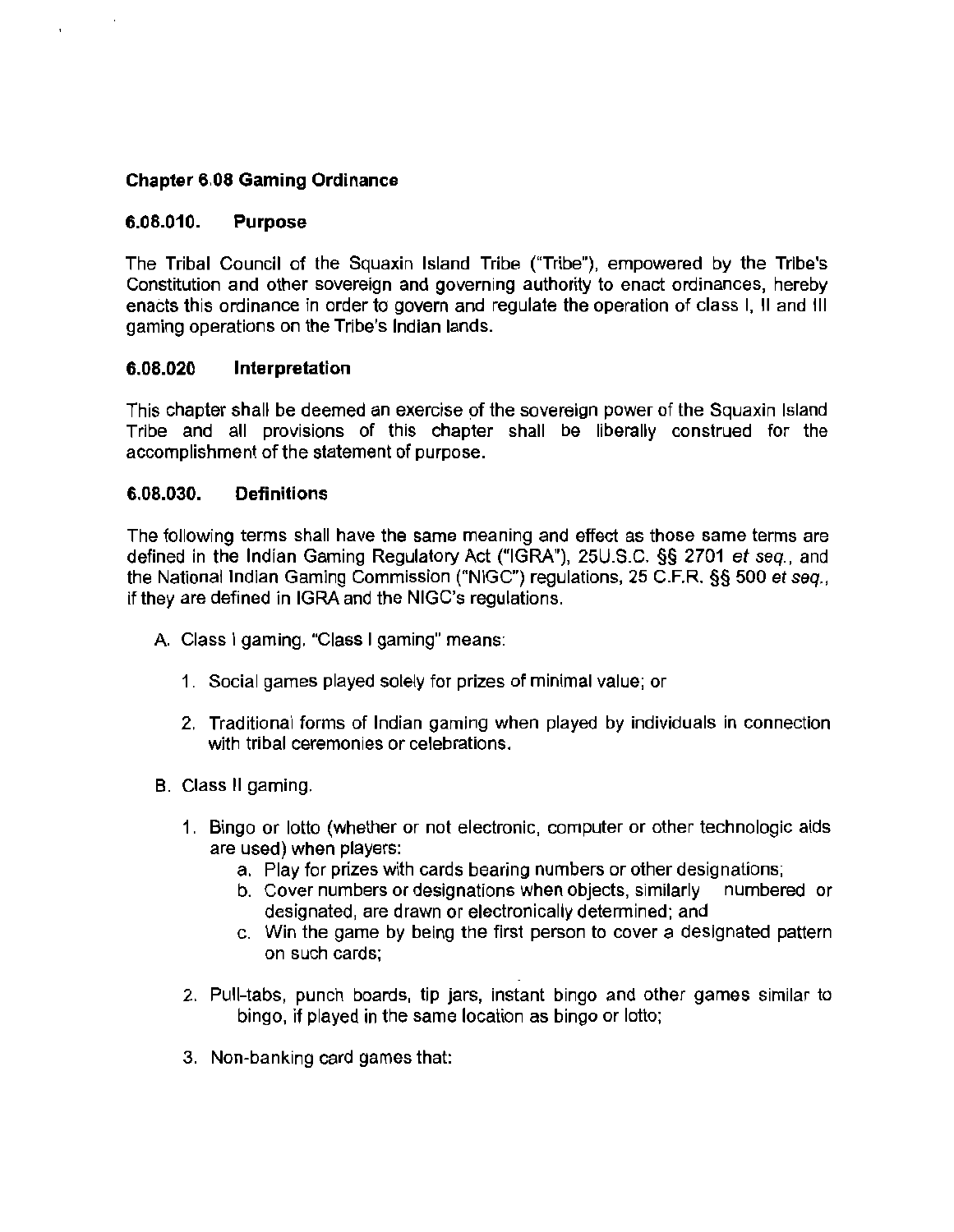- a. State law explicitly authorizes, or does not explicitly prohibit. and are played legally anywhere in the state; and
- b. Piayers play in conformity with state iaws and regulations concerning hours, periods of operation, and limitations on wagers and pot sizes;
- 4. Card games played in the states of Michigan, North Dakota, South Dakota or Washington, if:
	- a. A tribe actually operates the same card games as played on or before May 1, 1988, as determined by the NIGC Chair; and
	- b. The pot and wager limits remain the same as on or before May 1, 1988, as determined by the NIGG Chair;
- 5. Individually owned class II gaming operations.
	- a. That were operating on September 1, 1986;
	- b. That meet the requirements of 25 § U.S.C. 2710(b)(4)(8);
	- c. Where the nature and scope of the game remains as it was on October 17, 1988;and
	- d. Where the ownership interest or interests are the same as on October 17, 1988.
- C. Class Ill gaming. All forms of gaming that are not class I or class II gaming, including, but not limited to:
	- 1. Any house banking game, including but not limited to:
		- a. Card games such as baccarat, chemin de fer, blackjack (21), and pai gow (if played as house-banking games); and
		- b. Casino games such as roulette, craps, and keno;
	- 2. Any slot machines, as defined in 15 U.S.C. § 1171(a)(1), and electronic or electromechanical facsimiles of any game of chance;
	- 3. Any sports betting and parimutuel wagering, including, but not limited to, wagering on horse racing, dog racing or jai alai: or
	- 4. Lotteries.
- D. Commission. Means and refers to the Squaxin Island Gaming Commission, established to perform regulatory oversight and to monitor compliance with tribal, federal, and applicable state regulations. Any reference to the Commission in regards to its function and duties shall include and contemplate such functions and duties being carried out with the assistance of Commission staff.
- E. Commissioner. A member of the Commission.
- F. Contractor. Means and refers to any management contractor who operates for the Tribe, tribal premises used for Class II or Class Ill gaming, or operates as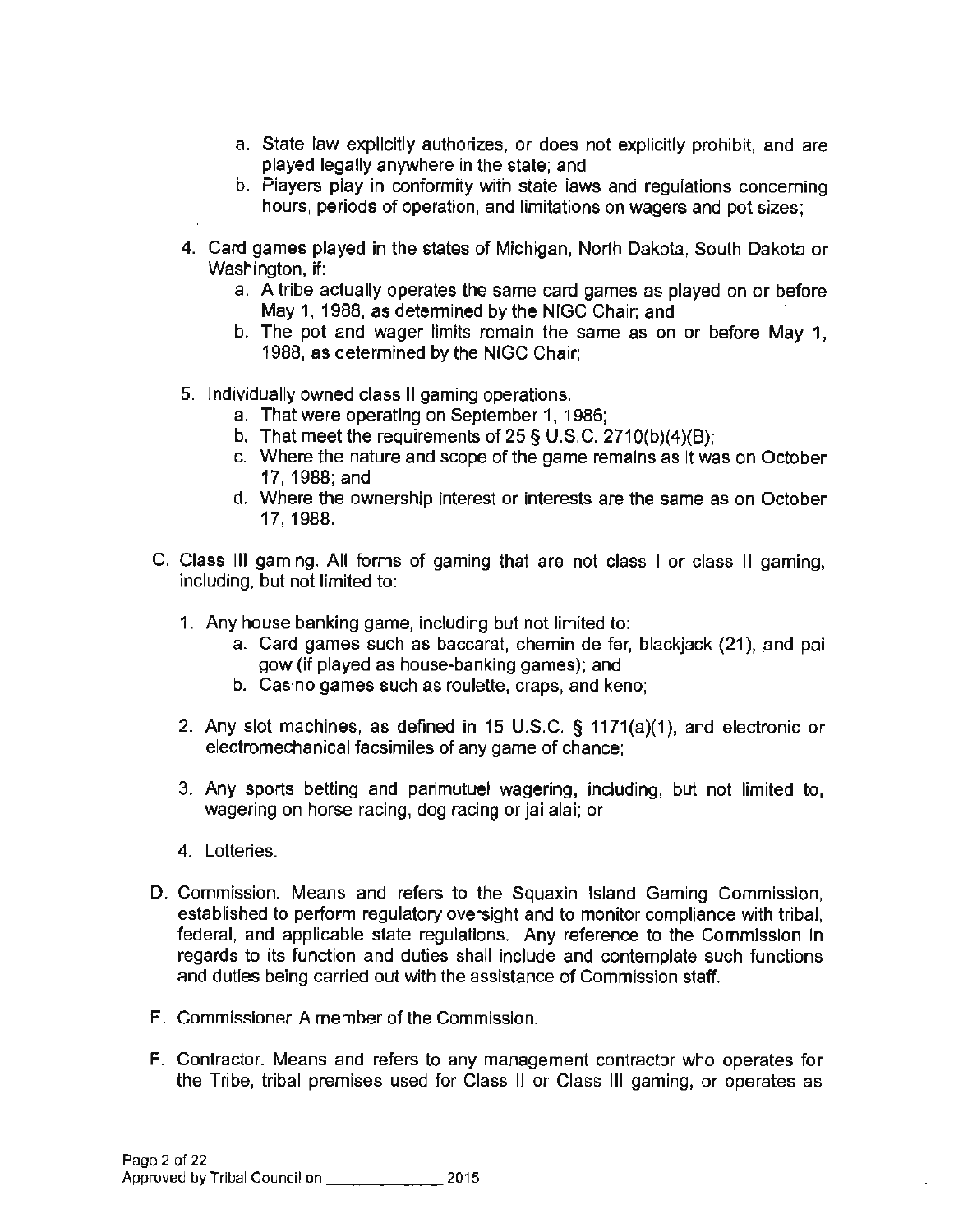lessee under a lease with the Tribe and any lessor of gaming equipment or supplier of gaming services to the Tribe.

- G. Directly related to. A spouse, child, parent, grandparent, grandchild, aunt, uncle or first cousin.
- H. Facility License. A separate license issued by the Tribe to each place, facility or location on Indian lands where the Tribe elects to allow class II or Ill gaming.
- I. Gaming Operation. Each economic entity that is licensed by the Tribe, operates the games, receives the revenues, issues the prizes, and pays the expenses. A gaming operation may be operated by the Tribe directly; by a management contractor; or, under certain conditions, by another person or entity.
- J. Indian lands.

 $\mathbf{r}$ 

 $\mathbf{r}$ 

- 1. Land within the limits of an Squaxin Island Reservation; or
- 2. Land over which an Indian tribe exercises governmental power and that is either:
	- a. Held in trust by the United States for the benefit of any Indian tribe or individual; or
	- b. Held by an Indian tribe or individual subject to restriction by the United States against alienation.
- K. Key Employee.
	- 1. A person who performs one or more of the following functions:
		- a. Bingo caller;
		- b. Counting room supervisor;
		- c. Chief of security:
		- d. Custodian of gaming supplies or cash;
		- e. Floor manager;
		- f. Pit boss;
		- g. Dealer;
		- h. Croupier;
		- i. Approver of credit; or
		- j. Custodian of gambling devices, including persons with access to cash and accounting records within such devices;
	- 2. If not otherwise included, any other person whose total cash compensation is in excess of \$50,000 per year;
	- 3. If not otherwise included, the four most highly compensated persons in the gaming operation; or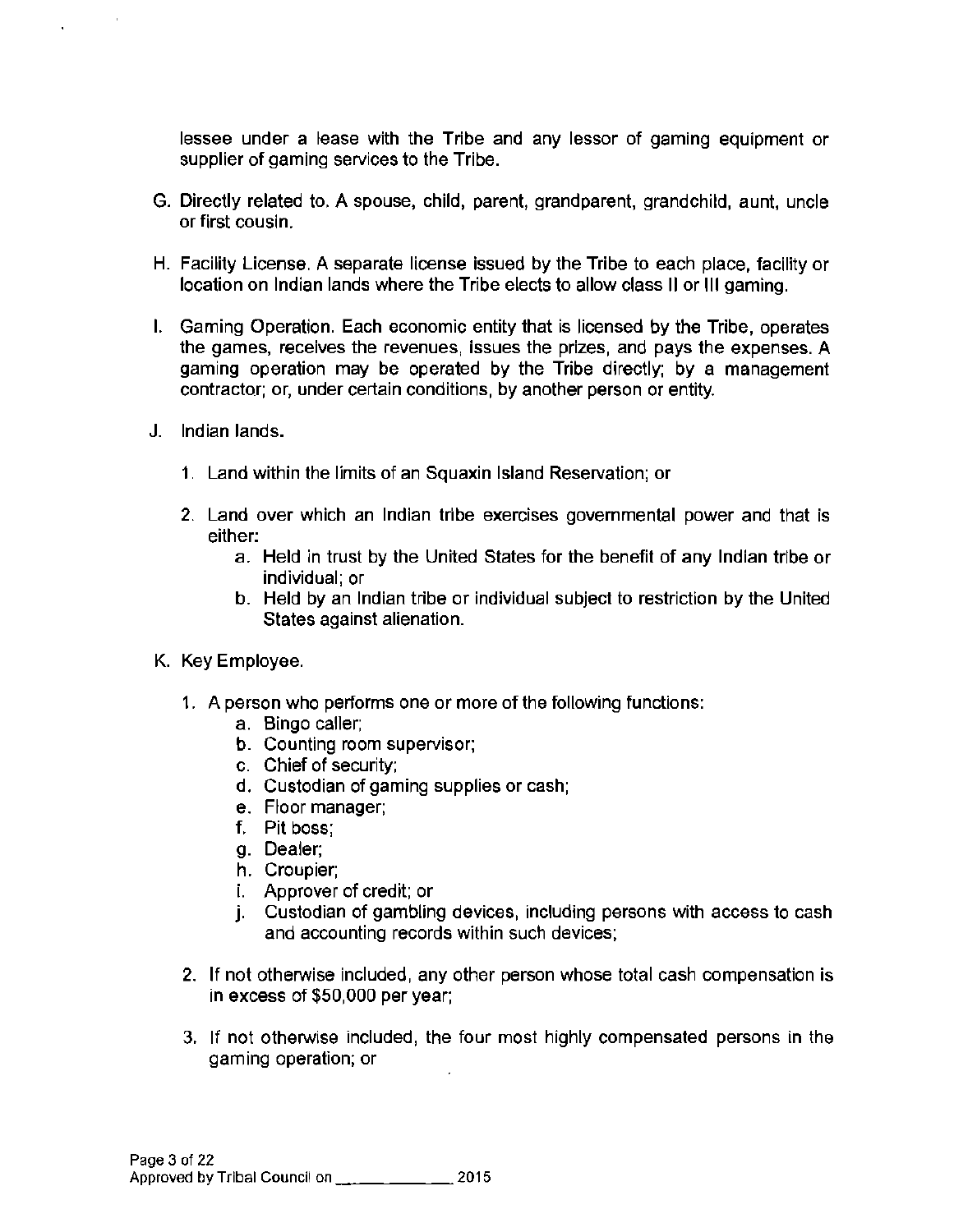- 4. Any other person designated by the tribe as a key employee.
- L. Licensee. A tribaiiy owned ciass ii or ciass iii gaming operation or a person licensed by the Commission as a primary management official, key employee or other gaming employee under the provisions of this ordinance.
- M. Management Contract. Any contract, subcontract or collateral agreement between an Indian tribe and a contractor or between a contractor and a subcontractor if such contract or agreement provides for the management of all or part of a gaming operation.
- N. Net Revenues. Gross gaming revenues of an Indian gaming operation less:
	- 1. Amounts paid out as, or paid for, prizes; and
	- 2. Total gaming-related operating expenses, including all those expenses of the gaming operation commonly known as operating expenses and non-operating expenses consistent with professional accounting pronouncements, excluding management fees.
- 0. Person. Means a natural person, finn, association, corporation or other legal entity.
- P. Player. Means any person paying some amount of U.S. currency to the Tribe or the contractor or the agent, servant or employee of the Tribe or such contractor for admission to, or participation in, Class II or Class Ill gaming and who has some reasonable expectation of receiving· a prize as a result of participating, playing or wagering on such Class II or Class Ill gaming.
- Q. Primary Management Official.
	- 1. The person(s) having management responsibility for a management contract.
	- 2. Any person who has authority:
		- a. To hire and fire employees; or
		- b. To set up working policy for the gaming operation; or
		- c. The chief financial officer or other person who has financial management responsibility.
	- 3. Any other person designated by the Tribe as a primary management official.
- R. Prizes. Means and refers to any United State currency, cash or other property or thing of value awarded to a player of Class Hor Class Ill gaming.
- S. Tribal Council. Means and refers to the Squaxin Island Tribal Council, the governing body of the Squaxin Island Tribe.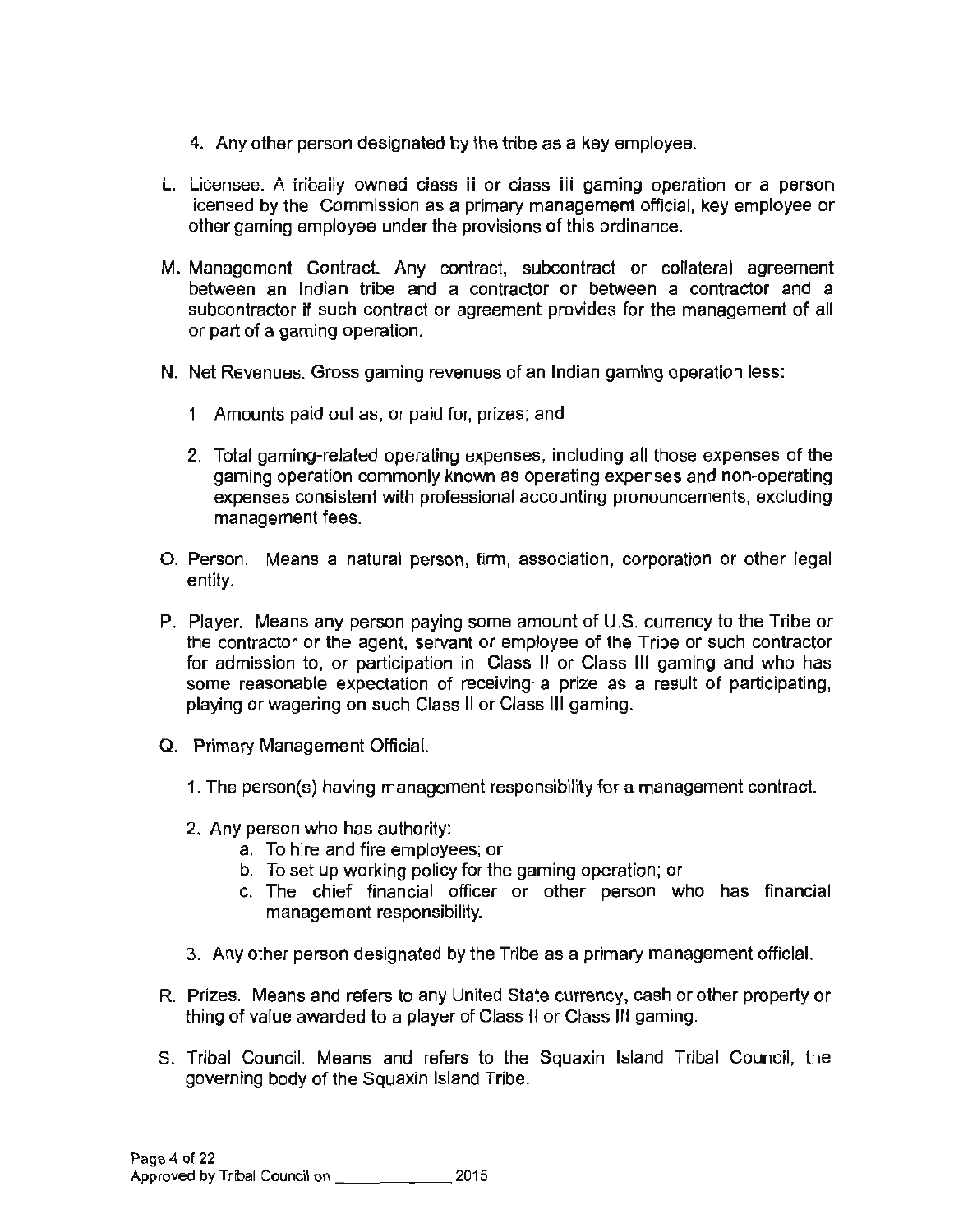- T. Tribal-State Compact. The Tribal-State compact (Compact) means an agreement between the Tribe and the State of Washington concerning class Ill gaming under 25 U.S.C. § 2710(d).
- U. Tribe. Tribe means the Squaxin Island Tribe, a federally recognized Tribe, as located in Mason County, State of Washington.

#### 6.08.040. Gaming Authorized

 $\overline{a}$ 

Class II and Ill gaming are authorized to be conducted on the Tribe's Indian lands, if such gaming is conducted in accordance with this Ordinance, the Indian Gaming Regulatory Act, the NIGC's regulations, the Compact, and any other applicable laws or regulations.

#### 6.08.050 Ownership of Gaming

The Tribe shall have the sole proprietary interest in and responsibility for the conduct of any and all gaming operation(s) authorized by this Ordinance. Individually owned gaming operations are prohibited.

#### 6.08.060. Use of Net Gaming Revenues

- A. Net revenues from Tribal gaming shall be used only for the following purposes:
	- 1. To fund Tribal government operations or programs;
	- 2. To provide for the general welfare of the Tribe and its members;
	- 3. To promote Tribal economic development;
	- 4. To donate to charitable organizations; or
	- 5. To help fund operations of local government agencies.

#### 6.08.070. Per Capita Payments

- A. Net revenues from any class II and/or class III gaming activities conducted or licensed by the Tribe may be used to make per capita payments to Tribal members if:
	- 1. The Tribe has prepared a plan to allocate revenues to one or more of the five uses authorized by section 6.08.060 (A) of this Ordinance;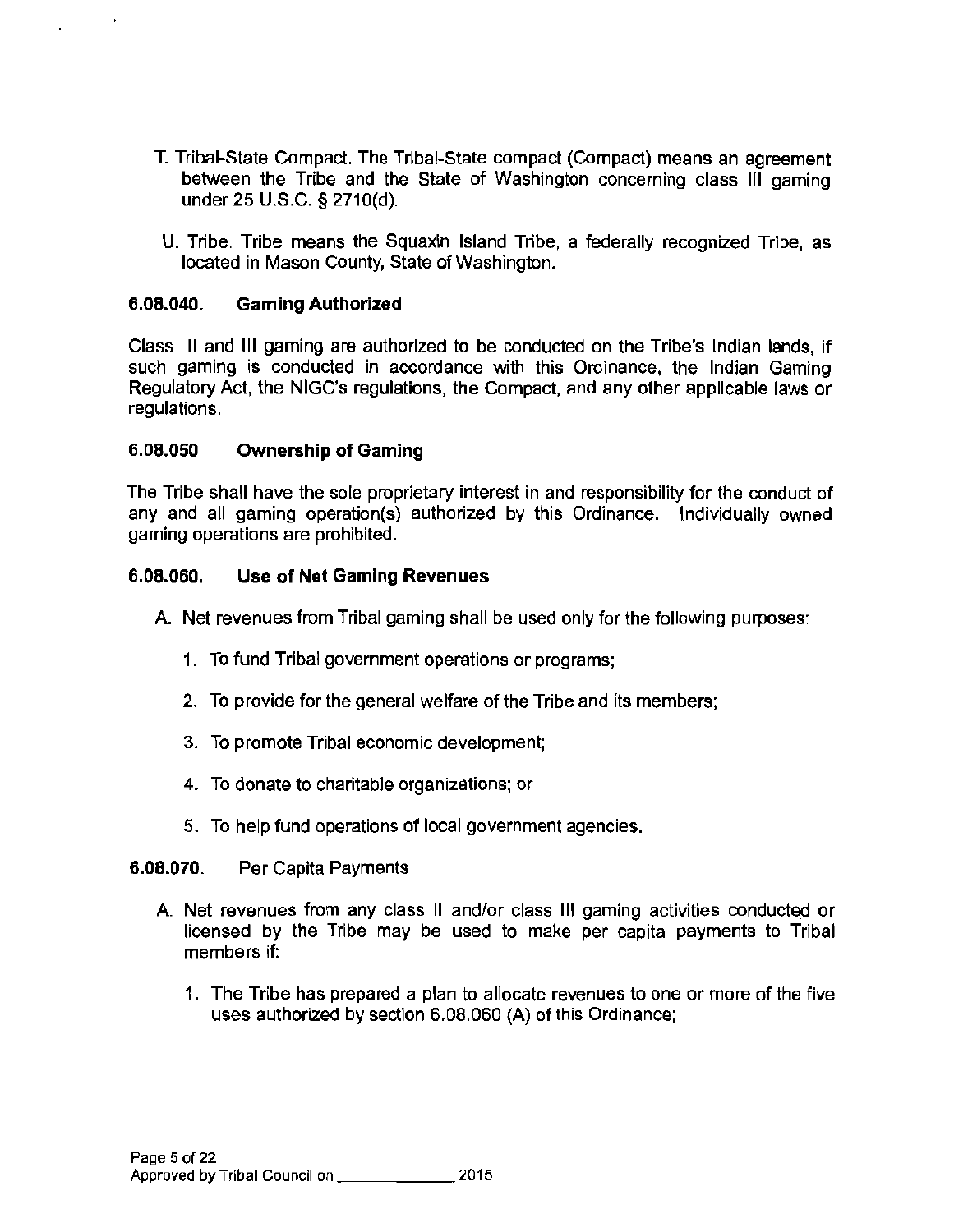- 2. The plan is approved by the Secretary of the Interior as adequate, particularly with respect to the uses described in sections 6.08.06 (A) (1) and (3) of this Ordinance;
- 3. The interests of minors and other legally incompetent persons who are entitled to receive any of the per capita payments are protected and preserved, and the per capita payments are disbursed to the parents or legal guardian of such minors or legal incompetents in such amounts as may be necessary for the health, education, or welfare of the minor or other legally incompetent person; and
- 4. The per capita payments are subject to Federal taxation and the Tribe notifies its members of such tax liability when payments are made.

#### 6.08.080. Gaming Commission.

- A Squaxin Island Gaming Commission shall be established as follows:
	- A. Membership. The Commission shall consist of five members of the General Council of the Squaxin Island Tribe appointed by the Squaxin Island Tribal Council. Members shall be appointed for three-year terms, however, initial appointments may be for a shorter time period, and staggered, so that terms terminate each year. If a Commission is not appointed, the Squaxin Island Tribal Council will be appointed and serve as the Commission. Members may not have a direct or indirect financial interest in the Class JI or Class Ill gaming activities. The Commission shall establish minimum training standards for the Commissioners, and each new Commissioner to the Commission must complete such training within six months of being appointed to the Commission.
	- B. Meetings. The Commission shall meet monthly or at the request of the Chairperson, the Council or three members of the Commission. A quorum shall be three members. Voting shall be by majority unless only three members are present in which case a unanimous vote is required. Notice of the meetings is to be given to the Commission members and to the Tribe five days prior to the meeting except in the case of an emergency meeting. An agenda shall be established; minutes shall be recorded, maintained and filed. Any Commissioner having three unexcused absences from regularly scheduled Commission meetings, during the course of any calendar year, shall have his or her appointment to the Commission automatically terminated. Such conduct and the automatic termination shall be communicated to the Tribal Council by the Commission, at which time Tribal Council shall appoint a new Commissioner to complete the term of the Commissioner removed from the Commission.
	- C. Compensation. The members of the Commission may be compensated in an amount and pursuant to a schedule adopted by the Tribal Council. Compensation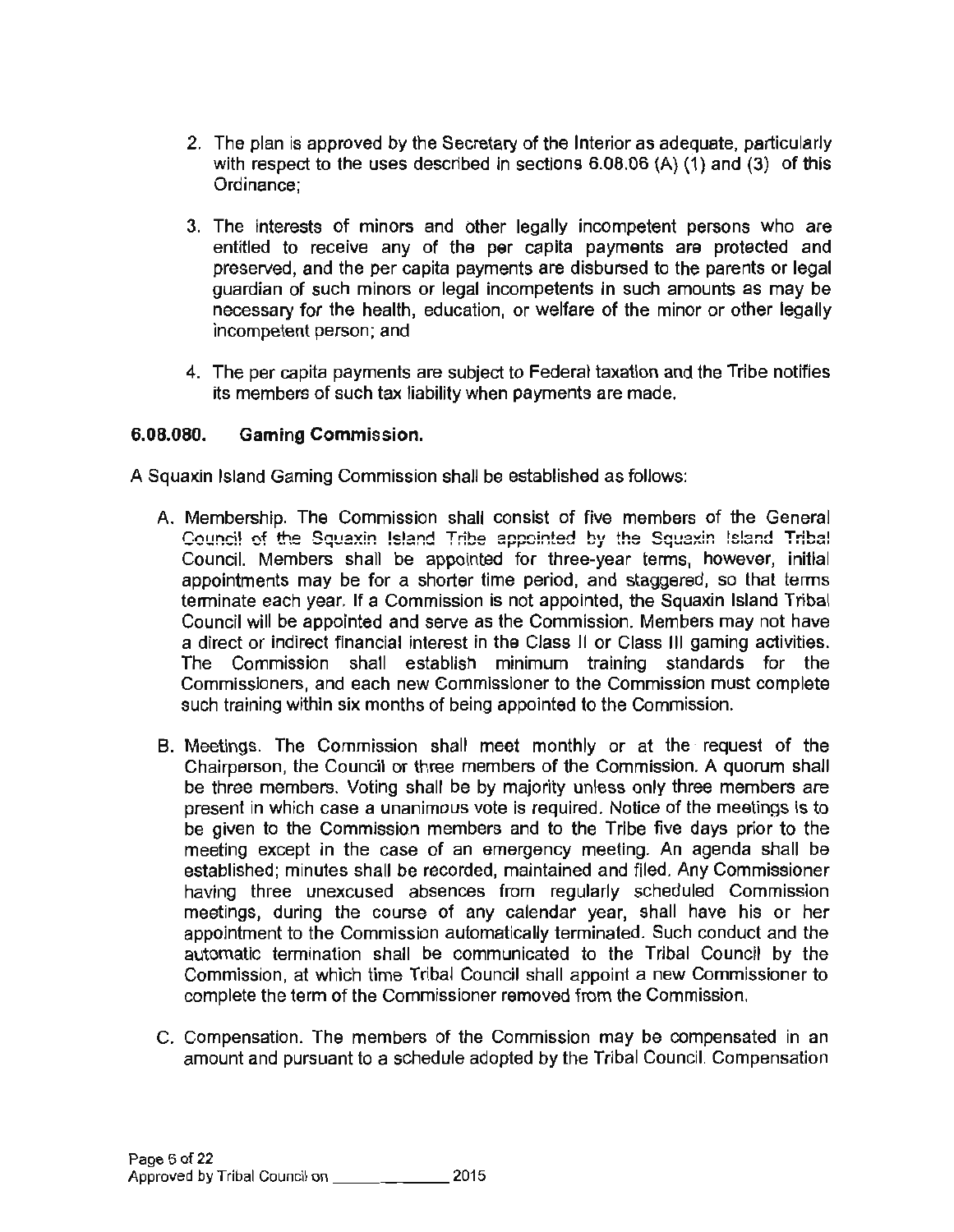and expenses shall be paid from taxes or profits paid to the Tribe from the Class II and Class Ill gaming activities.

- D. Staff. The Commission is authorized to hire or contract for staff.
- E. Powers and Duties.
	- 1. Conduct background investigations, or cause such investigations to be conducted, for primary management officials and key employees;
	- 2. Review and approve all investigative work conducted in connection with the background investigations of primary management officials and key employees;
	- 3. Create and maintain investigative reports based on the background investigations of primary management officials and key employees;
	- 4. Obtain and process fingerprints, or designate a law enforcement agency to obtain and process fingerprints;
	- 5. Make licensing eligibility determinations;
	- 6. Submit a notice of results to the NIGC of the background investigations done for each primary management official and key employee applicant;
	- 7. Issue gaming licenses to primary management officials and key employees of the operation, if warranted by the eligibility determination;
	- 8. Establish standards for licensing Tribal gaming facilities;
	- 9. Issue gaming licenses to Tribal gaming facilities;
	- 10. Inspect, examine and monitor all of the Tribe's gaming activities, and have immediate access to review, Inspect, examine, photocopy and audit all records of the gaming establishment;
	- 11. Ensure compliance with all Tribal, state and federal laws, rules and regulations regarding Indian gaming;
	- 12. Investigate any suspicion of wrongdoing associated with any gaming activities;
	- 13. Hold hearings on patron complaints, in accordance with procedures established in this Ordinance and/or any Commission regulations;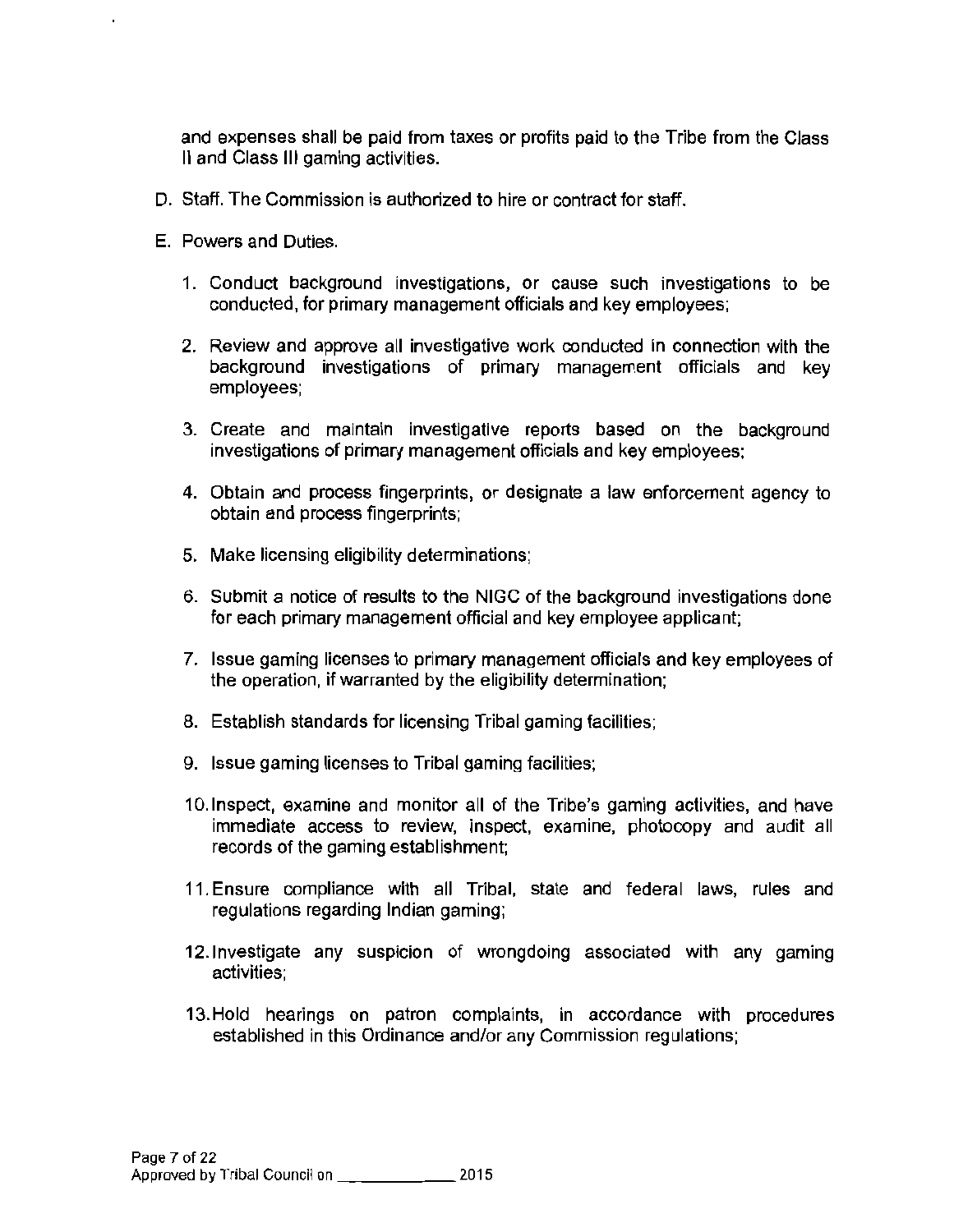- 14. Comply with any and all reporting requirements under IGRA, the NIGC's regulations and any tribal-state compact to which the Tribe is a party, and any other applicabie iaw;
- 15. Promulgate and issue regulations necessary to comply with applicable internal control standards;
- 16. Promulgate and issue regulations on the levying of fees and/or taxes associated with gaming license applications;
- 17. Promulgate and issue regulations on the levying of fines and/or the suspension or revocation of gaming licenses for violations of this ordinance or any Tribal, federal or state gaming regulations, if applicable;
- 18. Establish a list of persons not allowed to game in the Tribe's gaming facilities in order to maintain the integrity of the gaming operation;
- 19. Establish a list of persons who have voluntarily agreed to be excluded from the Tribal gaming facility, and create regulations for enforcing the exclusions;
- 20. Provide referrals and information to the appropriate law enforcement officials when such information indicates a violation of Tribal, federal or state statutes, ordinances, regulations, codes or resolutions;
- 21. Create a list of regulatory authorities that conduct background investigations of, and license, vendors who are recognized as trustworthy;
- 22. Draft regulations exempting vendors from the licensing and/or background investigation requirements if they have received a license from a recognized regulatory authority;
- 23. Perform such other duties the Commission deems appropriate for the proper regulation of the Tribal gaming operation; and
- 24. Promulgate such regulations and guidelines as deemed appropriate to implement the provisions of this Ordinance, so long as they are in furtherance of, and not in conflict with, any provisions of this ordinance.
- 25.The Commission will also have a role in monitoring compliance with the gaming operation's internal controls and in tracking gaming revenues. In order to carry out its regulatory duties, the Commission shall have unrestricted access to all areas of the gaming operation and to all of its records. The Commission shall have authority to take enforcement actions, including suspension or revocation of an individual gaming license, when appropriate.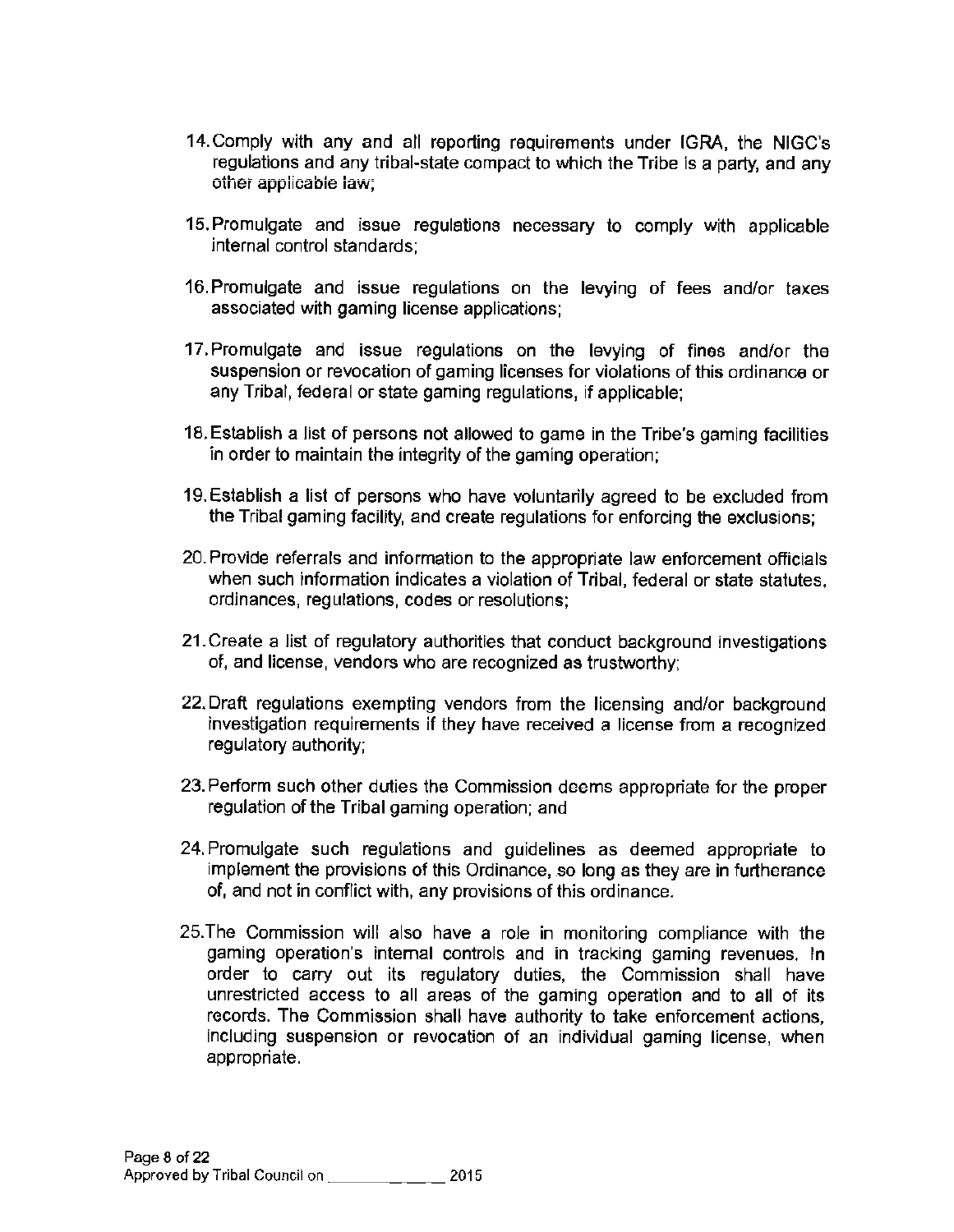- F. Reporting. The Commission shall cause a report to be submitted quarterly to the Council on the Commission's responsibilities. The Commission shall report to the Council twice annually on the performance of any approved Management Company with whom the Tribe has an approved contract.
- G. Confidential Records. The Commission shall ensure that all records and information obtained as a result of an employee background investigation shall remain confidential and shall not be disclosed to any persons who are not directly involved in the licensing and employment processes. Information obtained during the course of an employee background investigation shall be disclosed to members of management, human resource personnel and/or others employed by the Tribal gaming operation on a need-to-know basis, for actions taken in their official capacities.

The confidentiality requirements above, do not apply to requests for such records or Information from any tribal, federal, or state law enforcement or regulatory agency, or for the use of such records or information by the Commission and staff in the performance of their official duties.

#### **6.08.090 Audits**

- A. The Tribe shall cause to be conducted independent audits of gaming operations annually and shall submit the results of those audits to the NIGC.
	- 1. Annual audits shall conform to generally accepted auditing standards.
- B. All gaming-related contracts that result in the purchase of supplies, services or concessions for more than \$25,000 in any year (except contracts for professional legal and accounting services) shall be specifically included within the scope of the audit conducted under Section 6.08.090(A) of this Ordinance.
- C. Copies of the annual audit of each licensed gaming operation, and each audit for supplies, services or concessions of each gaming operation, shall be furnished to the NIGC within 120 days after the end of each fiscal year of the gaming operation.

#### **6.08.100. Environment and Public Health and Safety**

- A. Each gaming facility shall be constructed, maintained, and operated in a manner that adequately protects the environment and the health and safety of the public.
- B. The Commission shall identify and enforce laws, resolutions, codes, policies, standards, or procedures, which are applicable to each gaming place, facility or location, to ensure adequate protection of the environment and the health and safety of the public.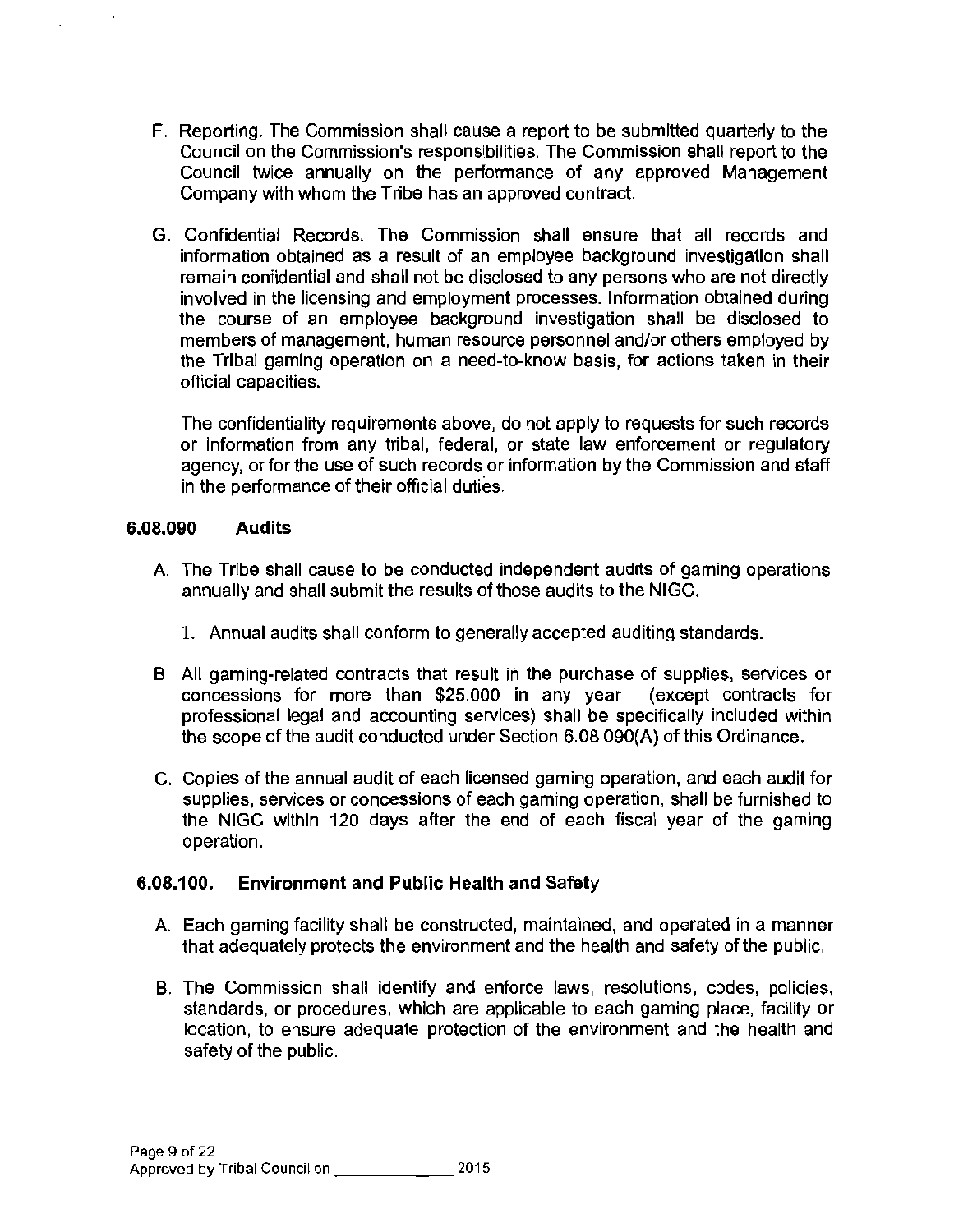## 6.08.110. Patron Dispute Resolution

Patrons with complaints against the gaming establishment (not otherwise provided for by Squaxin Island Tribe Tort Claim Ordinance) shall have as their sole remedy the right to file a petition for relief with the Commission. Complaints shall be submitted in writing. The Commission shall hold a hearing within 30 days of receipt of the petitioner's complaint. The petitioner may have counsel present at the hearing. The petitioner may be allowed to present evidence, at the discretion of the Commission. After the hearing, the Commission shall render a decision in a timely fashion. All such decisions will be final when issued. Any patron complaint must be submitted to the Commission within thirty (30) days of the incident giving rise to the complaint. All claims by patrons shall be limited to a maximum recovery of \$500.00 per occurrence, and a cumulative limit of  $\hat{\boldsymbol{s}}$ 1,000.00 per patron in any 12-month period, except disputes relating to a patron's entitlement to a game prize, which shall be limited to the amount of such prize. The Commission's decision shall be considered final, and not subject to appeal.

## 6.08.120. Facility Licenses

- A. The Tribe shall issue a separate license to each place, facility or location on Indian lands where Class II and/or Class Ill gaming is conducted under this Ordinance.
- B. The Commission is responsible for issuing new or renewed facility licenses to each place, facility or location.

## 6.08.120. Agent for Service of Process

The Tribe designates the Chairman of the Squaxin Island Tribal Council as the agent for service of any official determination, order or notice of violation.

## 6.08.140. Tribal Access to Financial Information

A copy of the Tribal gaming operation's annual audit will be made available for review to the Squaxin Island Tribal Council.

## 6.08.140. License Application Forms

A. The following notice shall be placed on the Tribe's license application form for a key employee or a primary management official before it is filled out by an applicant:

In compliance with the Privacy Act of 1974, the following information is provided: Solicitation of the information on this form is authorized by 25 U.S.C. §§ 2701 et *seq.* The purpose of the requested information is to determine the eligibility of individuals to be granted a gaming license. The information will be used by the Tribal gaming regulatory authorities and by the National Indian Gaming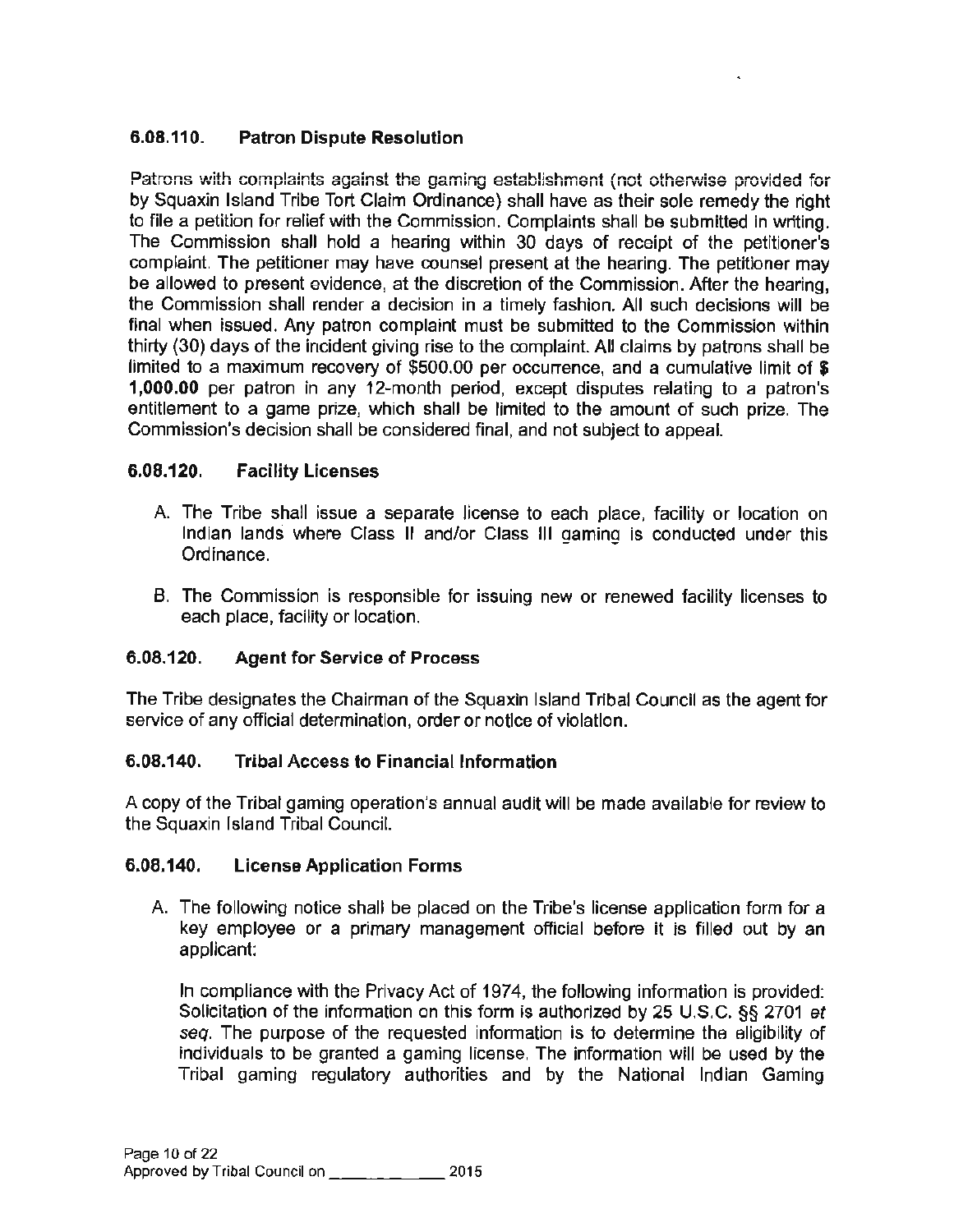Commission members and staff who have need for the information in the performance of their official duties. The information may be disclosed by the Tribe or the NIGG to appropriate Federal, Tribal, State, local, or foreign law enforcement and regulatory agencies when relevant to civil, criminal or regulatory investigations or prosecutions or when pursuant to a requirement by a tribe or the NIGG in connection with the issuance, denial, or revocation of a gaming license, or investigations of activities while associated with a tribe or a gaming operation. Failure to consent to the disclosures indicated in this notice will result in a tribe being unable to license you for a primary management official or key employee position.

The disclosure of your Social Security Number (SSN) is voluntary. However, failure to supply a SSN may result in errors in processing your application.

B. The following additional notice shall be placed on the application form for a key employee or a primary management official before it is filled out by an applicant:

A false statement on any part of your license application may be grounds for denying a license or the suspension or revocation of a license. Also, you may be punished by fine or imprisonment (U.S. Code, title 18, section 1001 ).

#### 6.08.150. License Fees

The Tribe may charge a license fee, to be set by the Commission, to cover its expenses in investigating and licensing key employees and primary management officials of the gaming operation.

## 6.08.160. Fingerprints

The Commission shall perform a background investigation for each primary management official and key employee of the gaming operation. The Commission shall request fingerprints from each primary management official and key employee. Fingerprints shall be taken by the Commission and will then be forwarded to the NIGG for processing through the Federal Bureau of Investigation ("FBI") and the National Criminal Information Center to determine the applicant's criminal history, if any.

## 6.08.170. Background Investigations

- A. The Commission shall perform a background investigation for each primary management official and key employee in the gaming operation.
- B. The Commission is responsible for conducting the background investigations of primary management officials and key employees.
- C. The Commission shall obtain from each primary management official and key employee all of the following information: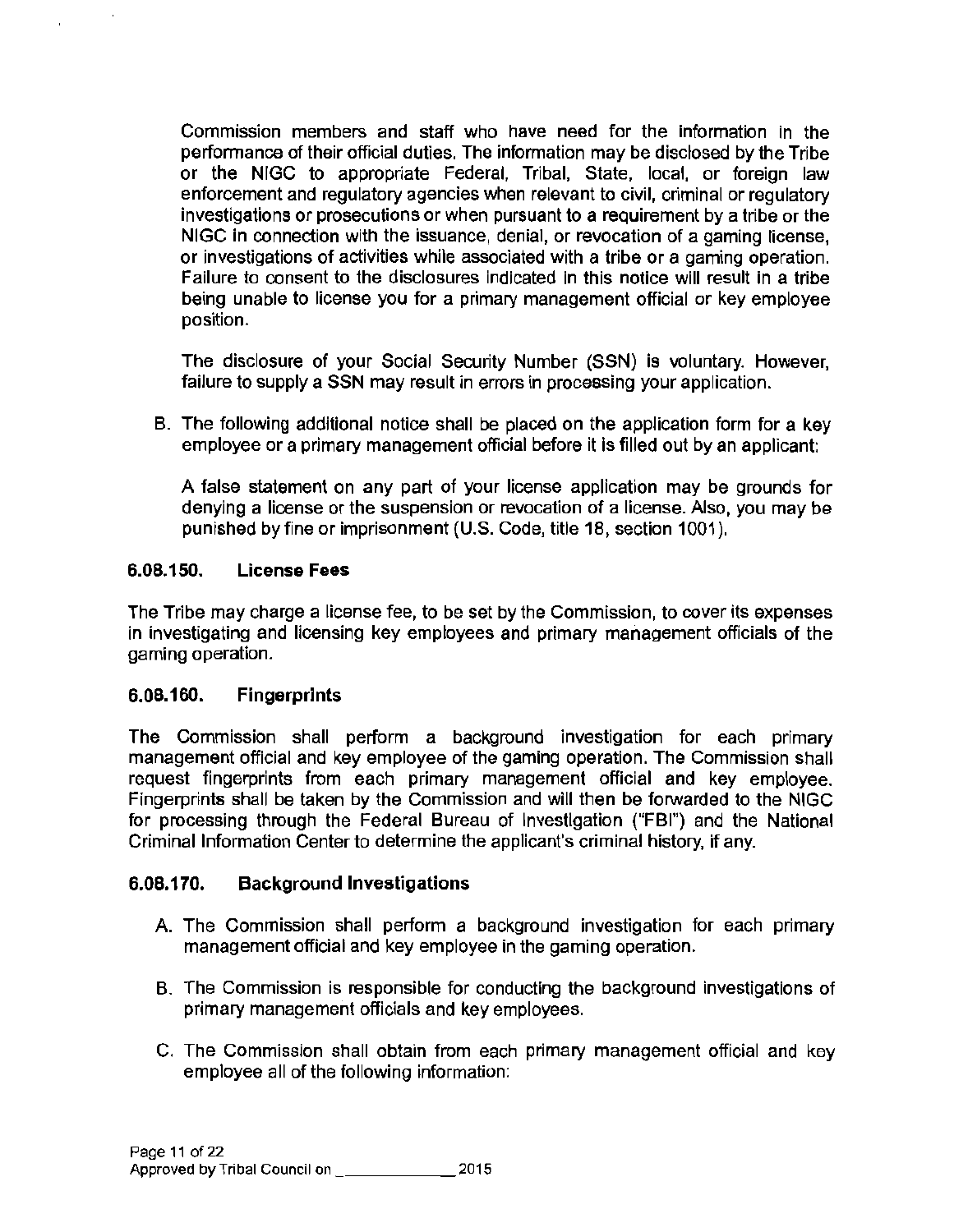- 1. Full name, other names used (oral or written), social security number, birth date, place of birth, citizenship, gender and all languages spoken and/or  $\textsf{written}$ );
- 2. Currently, and for the previous five (5) years, business and employment positions held, ownership interests in those businesses, business and residential addresses, and driver's license numbers;
- 3. The names and current addresses of at least three (3) personal references, including one (1) personal reference who was acquainted with the applicant during each period of residence listed under paragraph (C)(2) of this section;
- 4. Current business and residential telephone numbers, and all cell phone numbers;
- 5. A description of any existing and previous business relationships with other tribes, including any ownership interests in the businesses;
- 6. A description of any existing and previous business relationships with the gaming industry generally, including ownership interests in the businesses;
- 7. The name and address of any licensing or regulatory agency with which the person has filed an application for a license or permit related to gaming, whether or not such license or permit was granted;
- 8. For each felony for which there is an ongoing prosecution or a conviction, the charge, the name and address of the court involved, and the date of disposition, if any;
- 9. For each misdemeanor conviction or ongoing misdemeanor prosecution (excluding minor traffic violations) within 10 years of the date of the application, the name and address of the court involved and the date of disposition, if any;
- 10. For each criminal charge {excluding minor traffic charges), whether or not there is a conviction, if such criminal charge is within 10 years of the date of the application, and is not otherwise listed pursuant to paragraphs (C)(8) or (C)(9) of this Section, the criminal charge, the name and address of the court involved, and the date of disposition, if any;
- 11. The name and address of any licensing or regulatory agency with which the person has filed an application for an occupational license or permit, whether or not such license or permit was granted;
- 12.A photograph;19
- 13. Any other information the Tribe deems relevant; and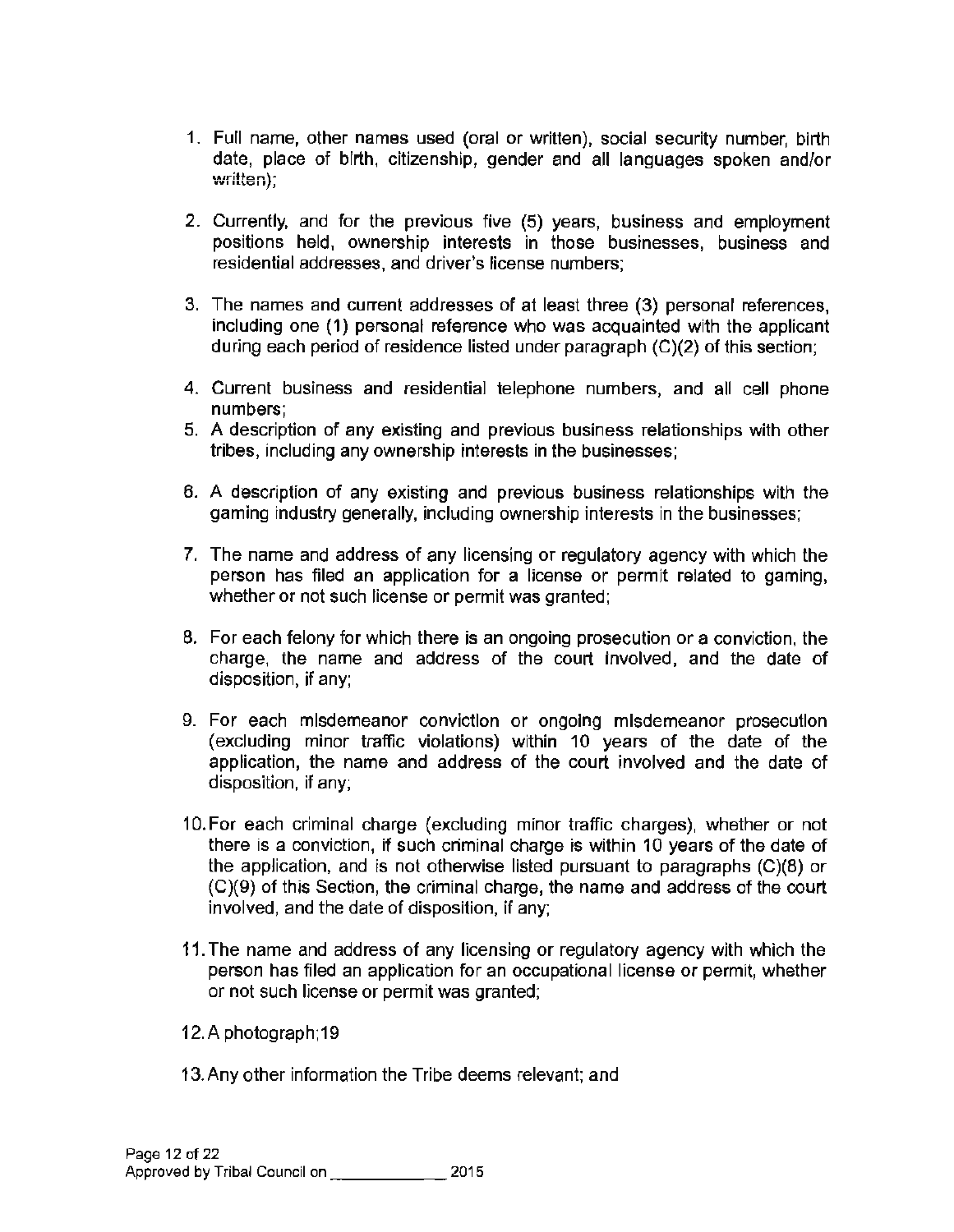- 14. Fingerprints obtained in accordance with procedures adopted by the Tribe pursuant to 25 C.F.R. § 522.2(h).20.
- D. When a primary management official or key employee is employed by the Tribe, a complete application file, containing all of the information listed in Section 6.08.160 (c), shall be maintained.

#### **6.08.180. Background Investigations and Investigative Reports.**

- A. The Commission shall be responsible for conducting a background investigation of each applicant for a primary management official or key employee position. The investigation must be sufficient to allow the Commission to make an eligibility determination under Section 6.08.190 of this Ordinance.
- B. The Commission shall create and maintain an investigative report for each background investigation of a primary management official or key employee.
- C. Investigative reports shall include all of the following information:
	- 1. Steps taken in conducting the investigation;
	- 2. Results obtained;
	- 3. Conclusions reached; and
	- 4. The basis for those conclusions.

#### **6.08.190. Ellglbility Determinations**

- A. Before a license is issued to a primary management official or key employee, the Commission shall make a finding concerning the eligibility of that person for receiving a gaming license by reviewing the applicant's prior activities, criminal record, if any, and reputation, habits and associations.
- B. If the Commission, in applying the standards adopted in this Ordinance, determines that licensing the person poses a threat to the public interest or to the effective regulation of gaming, or creates or enhances the dangers of unsuitable, unfair or illegal practices, methods and/or activities in the conduct of gaming, he or she shall not license that person in a key employee or primary management official position.
- C. Copies of the eligibility determination shall be included with the notice of results that must be submitted to the NIGC before the licensing of a primary management official or key employee.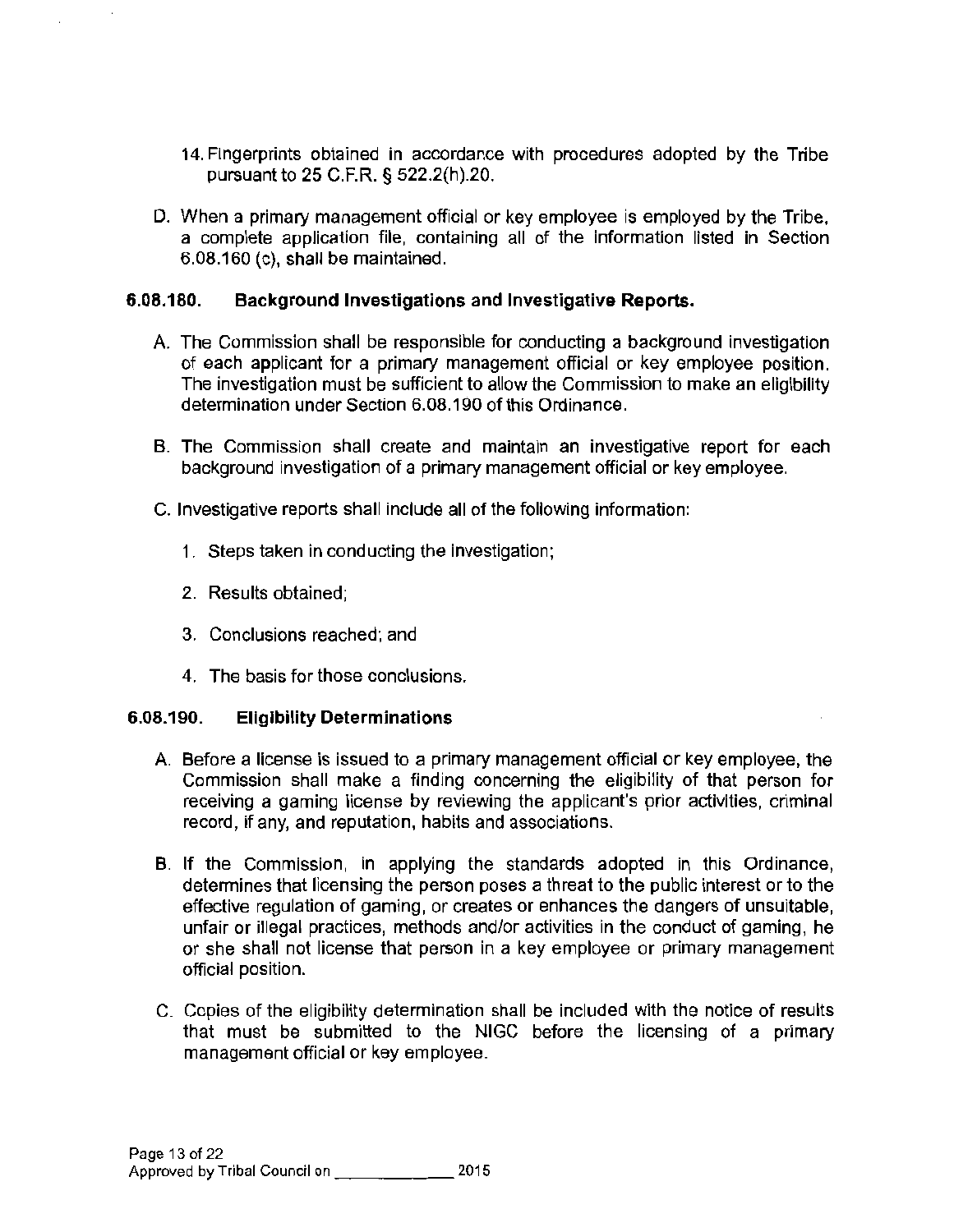## 6.08.200. Notice of Results of Background Investigations

- A. Before issuing a license to a primary management official or key employee, the Commission shall prepare a notice of results of the applicant's background investigation to submit to the NlGC.
	- 1. The notice of results must be submitted to the NIGC no later than 60 days after the applicant begins working for the Tribe.
- B. The notice of results shall include the following information:
	- 1. The applicant's name, date of birth, and social security number;
	- 2. The date on which the applicant began, or will begin, working as a primary management official or key employee;
	- 3. A summary of the information presented in the investigative report, including:
		- a. licenses that have previously been denied;
		- b. gaming licenses that have been revoked, even if subsequently reinstated;
		- c. every known criminal charge brought against the applicant within the last 10 years of the date of the application; and
		- d. every felony offense of which the applicant has been convicted or any ongoing prosecution; and
	- 4. A copy of the eligibility determination made in accordance with Section 6.08.190.

## 6.08.210. Granting Gaming Licenses

- A All primary management officials and key employees of the gaming operation must have a gaming license issued by the Tribe.
- B. The Commission Is responsible for granting and issuing gaming licenses to primary management officials and key employees.
- C. The Commission may license a primary management official or key employee applicant after submitting a notice of results of the applicant's background investigation to the NIGC, as required by Section 6.08.200.
- D. The Commission shall notify the NIGC of the issuance of a license to a primary management official or key employee within 30 days of issuance.
- E. The Tribe shall not employ an individual in a primary management official or key employee position who does not have a license after 90 days of beginning work at the gaming operation.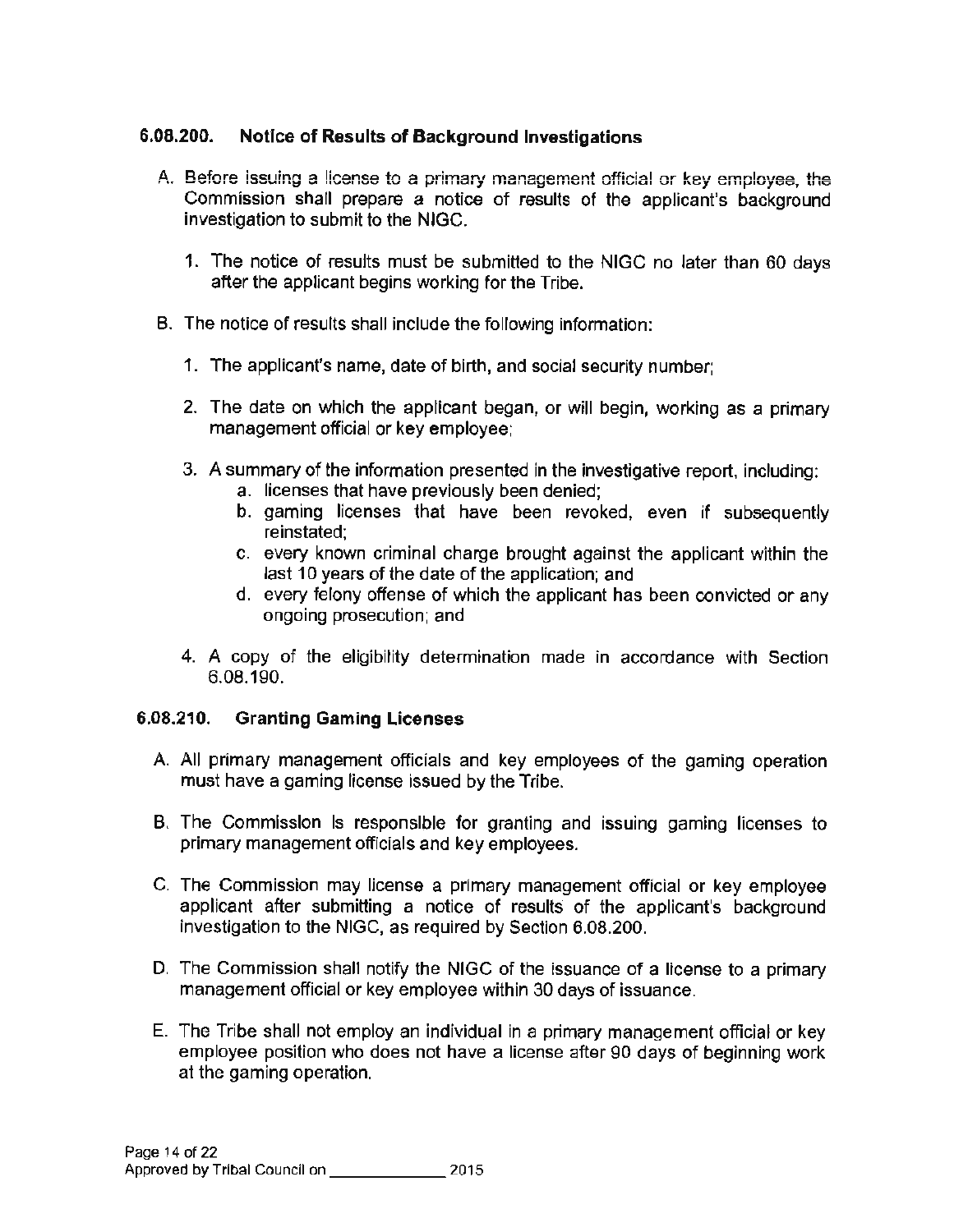- F. The Commission must reconsider a license application for a primary management official or key employee if it receives a statement of itemized objections to issuing such a license from the NIGG, and those objections are received within 30 days of the NIGG receiving a notice of results of the applicant's background investigation.
	- 1. The Commission shall take the NIGC's objections into account when reconsidering a license application.
- G. The Commission will make the final decision whether to issue a license to an applicant for a primary management official or key employee position.
- H. If the Commission has issued a license to a primary management official or key employee before receiving the NIGC's statement of objections, notice and a hearing shall be provided to the licensee, as required by Section 6.08.200.

#### 6.08.220. Denying Gaming Licenses

- A. The Commission shall not license a primary management official or key employee if it is determined, in applying the standards in Section 6.08.190 for making a license eligibility determination, that licensing the person:
	- 1. Poses a threat to the public interest;
	- 2. Poses a threat to the effective regulation of gaming; or
	- 3. Creates or enhances the dangers of unsuitable, unfair or illegal practices, methods and/or activities in the conduct of gaming.
- B. When the Commission does not issue a license to an applicant for a primary management official or key employee position, or revokes a previously issued license after reconsideration, it shall:
	- 1. Notify the NIGG; and
	- 2. Forward copies of its eligibility determination and notice of results of the applicant's background investigation to the NIGC for inclusion in the Indian Gaming Individuals Record System.

#### 6.08.240. Gaming License Suspensions and Revocations

A. If, after a license is issued to a primary management official or a key employee, the Commission receives notice from the NIGG that the primary management official or key employee is not eligible for employment, the Commission shall do the following: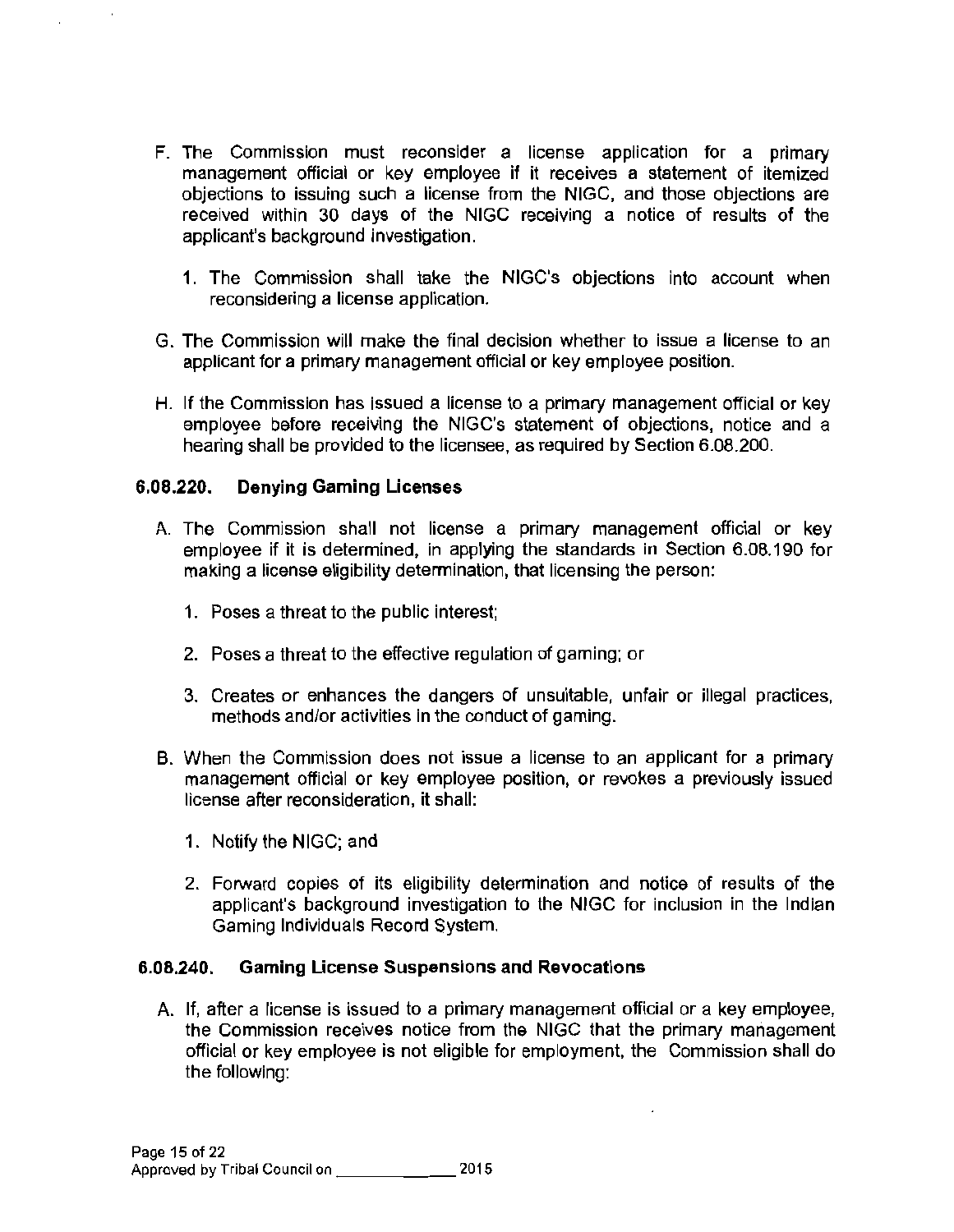- 1. Immediately suspend the license;
- 2. Provide the licensee with written notice of the suspension and proposed revocation; and
- 3. Provide the licensee with notice of a time and place for a hearing on the proposed revocation of the license.
- B. The right to a revocation hearing vests only when a license is granted under an ordinance approved by the NIGG Chair.
- C. Following a revocation hearing, the Commission shall decide whether to revoke or reinstate the license at issue.
- D. The Commission shall notify the NIGC of its decision to revoke or reinstate a license within 45 days of receiving notification from the NIGC that a primary management official or key employee is not eligible for employment.

## 6.08.250. Records Retention

- A. The Tribal Gaming Commission shall retain, for no less than three years from the date a primary management official or key employee is terminated from employment with the Tribe, the following documentation:
	- 1. Applications for licensing;
	- 2. Investigative Reports; and
	- 3. Eligibility Determinations.

## 6.08.260. Licenses for Vendors

Vendors of gaming services or supplies, with a value of \$25,000 or more annually, must have a vendor license from the Tribal Gaming Commission in order to transact business with the Tribal gaming operation. Contracts for professional legal and accounting services are excluded from this Section.

## 6.08.270. Submission of a Vendor License Application

In order to obtain a gaming vendor license, the business must complete a vendor application and submit to background checks of itself and its principals. Principals of a business include those officers, directors, managers, owners, partners, and noninstitutional stockholders that either own 10% or more of the business' stock or are the 10 largest stockholders, as well as the on-site supervisors or managers designated in an agreement with the Tribe, if applicable.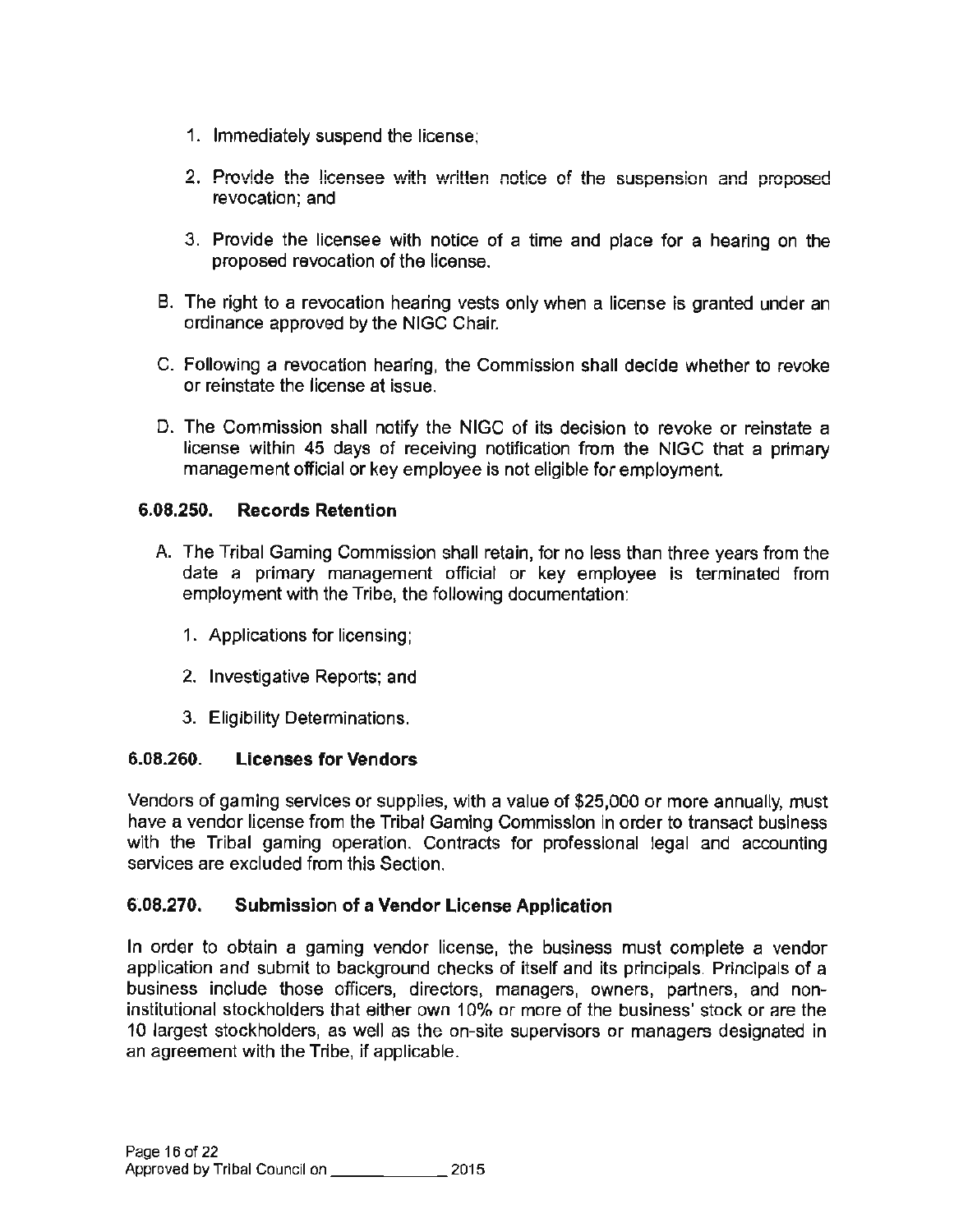#### **6.08.280. Contents of the Vendor License Application**

..

A. Applications for gaming vendor licenses must include the following:

- 1. Name of business, business address, business telephone number(s), federal tax identification number (or social security number, if a sole proprietorship), main office address (if different from business address), any other names used by the applicant in business, and type of service(s) applicant will provide;
- 2. Whether the applicant is a partnership, corporation, limited liability company, sole proprietorship or other entity;
- 3. If the applicant is a corporation, the state of incorporation and the qualification to do business in the State of Washington, if the gaming operation is in a different state than the state of incorporation.
- 4. Trade name, other names ever used and names of any wholly owned subsidiaries or other businesses owned by the vendor or its principals;
- 5. General description of the business and its activities;
- 6. Whether the applicant will be investing in, or loaning money to, the gaming operation, and, if so, how much;
- 7. A description of any existing and previous business relationships with the gaming industry generally, including ownership interests in those businesses;
- 8. Names, addresses and telephone numbers of three (3) business references with whom the company has regularly done business for the last five (5) years;
- 9. The name and address of any licensing or regulatory agency with which the business has filed an application for a license or permit related to gaming, whether or not such license or permit was granted;
- 10. If the business has ever had a license revoked for any reason, the circumstances involved;
- 11.A list of lawsuits to which the business has been a defendant, including the name and address of the court involved, and the date and disposition, if any;
- 12.A list the business' funding sources and any liabilities of \$50,000 or more;
- 13. A list of the principals of the business, their social security numbers, addresses, telephone numbers, titles, and percentage of ownership in the company; and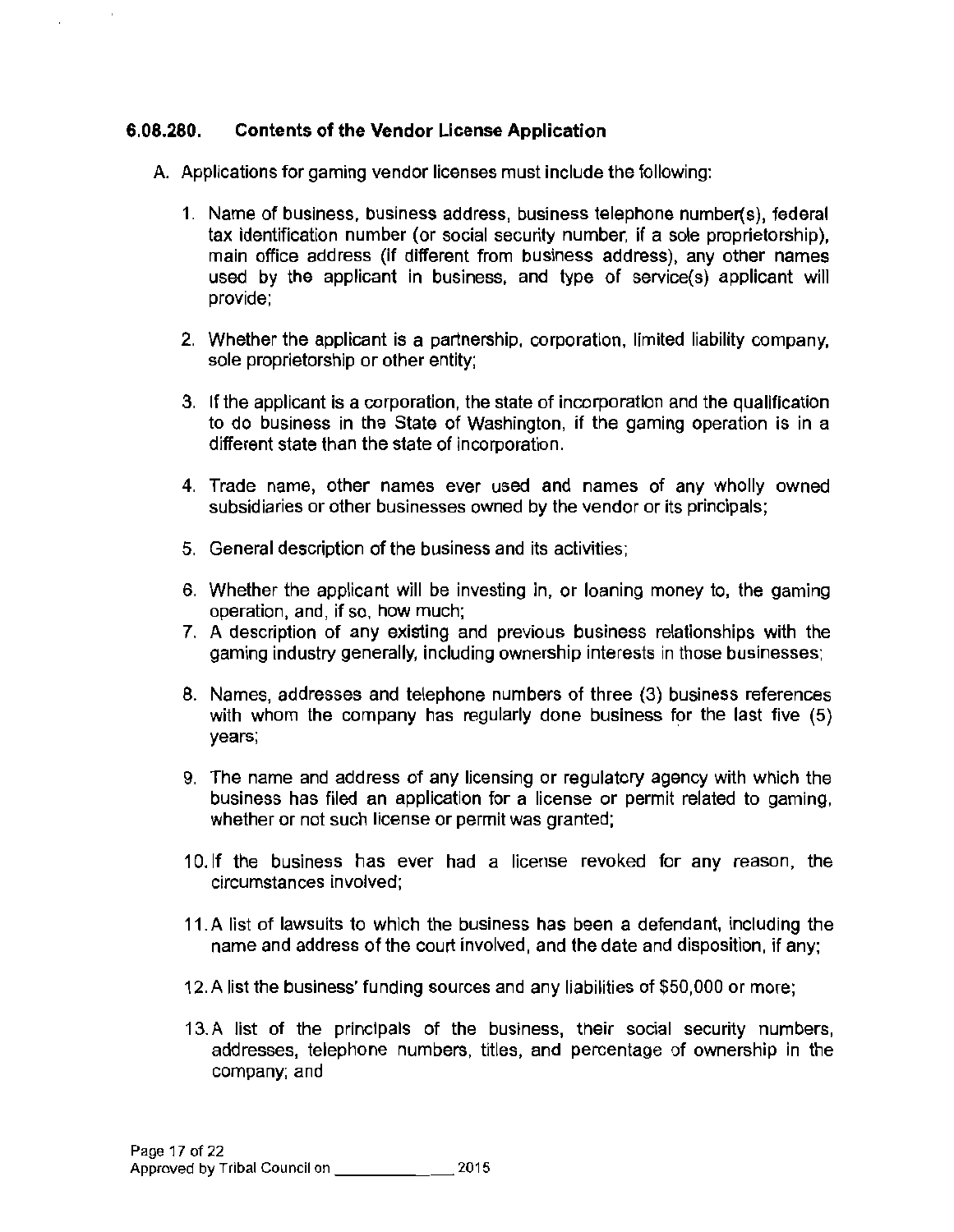14. Any further information the Commission deems relevant.

B. The following notice shall be placed on the application form for a vendor and its principals:

Inclusion of false or misleading information in the vendor application may be grounds for denial or revocation of the Tribe's vendor license.

C. A vendor may submit to the Commission a copy of a recent license application to another jurisdiction if it contains the information listed above. The vendor will be required to submit, in writing, any changes in the information since the other license application was filed, and any information requested by the Tribe not contained in the other application.

## 6.08.290. Vendor Background Investigations

The Commission shall complete an investigation of a gaming vendor. This investigation shall include, at a minimum, the following steps:

- A. Verification of the vendor's business' incorporation status and qualifications to do business in the state where the gaming operation is located;
- B. Obtaining a business credit report, if available, and conducting a Better Business Bureau check on the vendor;
- C. Conducting a check of the vendor's business' credit history;
- D. Calling and questioning each of the references listed in the vendor application; and
- E. Conducting an investigation of the principals of the vendor's business, including facilitating a criminal history check, obtaining criminal history check results, obtaining a credit report, and interviewing the personal references listed.

## 6.08.300. Vendor License Fees

The Tribe may charge a license fee, to be set by the Tribal Gaming Commission, to cover its expenses in investigating and licensing vendors of the gaming operation.

## 6.08.310. Vendor Background Investigation Reports

An Investigative report covering each of the steps taken in the background investigation of the gaming vendor and its principals. shall be completed and considered by the Commission.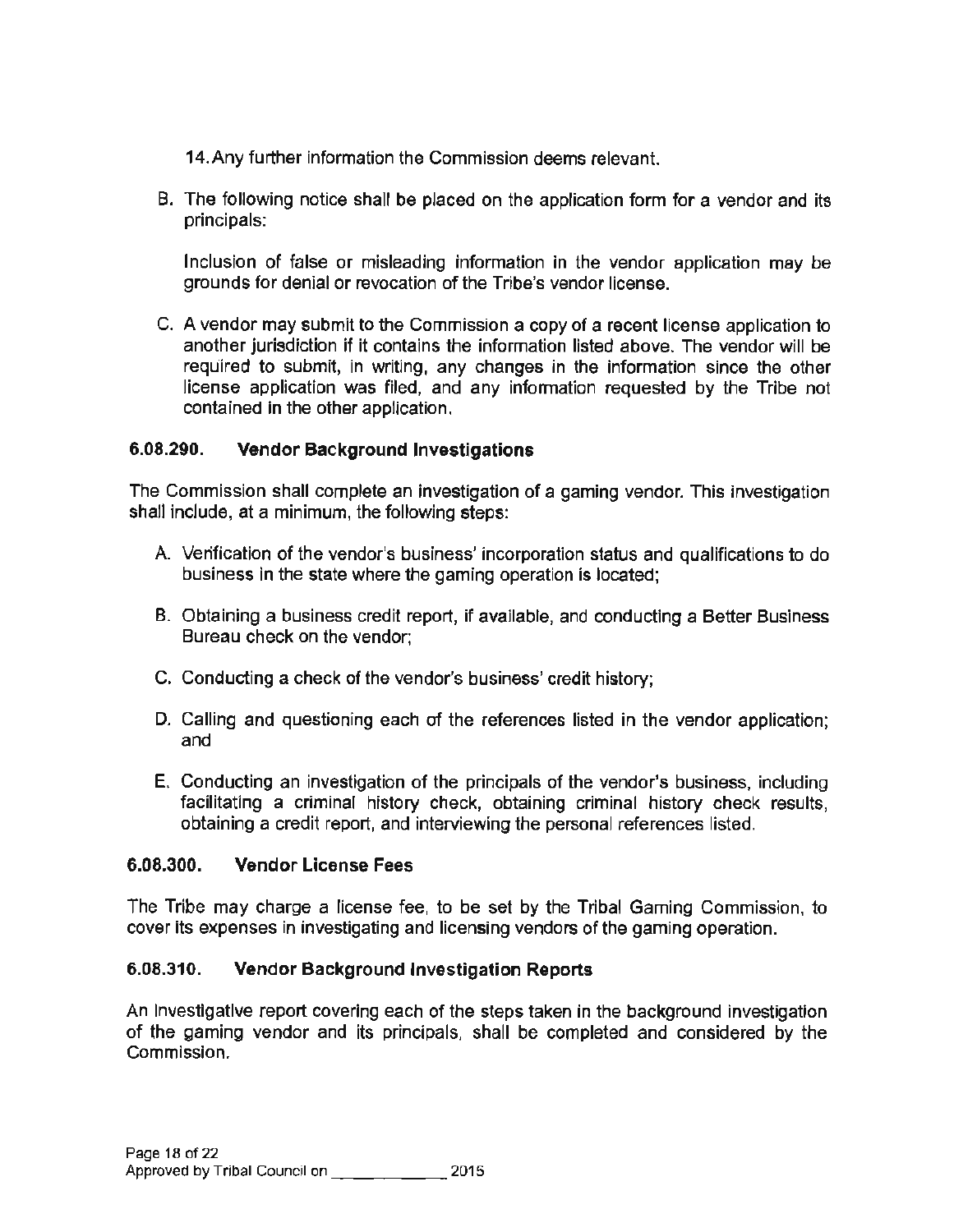#### 6.08.320. Exemption for Vendors Licensed by Recognized Regulatory **Authorities**

The Commission may adopt regulations naming specific licensing authorities that it recognizes and may authorize exemptions to the vendor licensing process for vendors who have received a license from one of the named regulatory authorities.

#### 6.08.330. Gaming Operations.

- A. The Tribe's Class II gaming may be conducted each and every day of the week and at such hours of the day or night as determined in the exercise of the Tribe's sole discretion, and there shall be no limit as to prize money for any single gaming activity, bingo game or session except as determined in the exercise of the Tribe's sole discretion. The Tribe's Class Ill gaming may be conducted each and every day of the week and at such hours of the day or night as determined in the exercise of the Tribe's sole discretion, and there shall be no limit as to prize money for any single gaming activity, bingo game or session except as determined in the exercise of the Tribe's sole discretion and as limited, if at all, by agreement in a tribal-state compact.
- B. All persons involved in the conduct of Class II and Class Ill gaming must be a bona fide employee of the Tribe or contractor.
- C. No person under the age of eighteen (18) shall participate in any Class II or Class Ill gaming. If liquor is served at any gaming facility, no person under the age of twenty-one (21) shall participate in any Class II or Class Ill gaming.
- D. No person who holds, operates, conducts or assists in holding, operating or conducting Class II or Class Ill gaming may play at the game at which such person is holding, operating, conducting or assisting.
- E. All persons operating or assisting the operation or conduct of any Class II or Class Ill gaming shall wear their Identification Badge, issued by the Tribal Gaming Agency. The Badges shall be legible tags evidencing the person's name and photo, and the legend of the Tribe. Identification Badges must be visible and worn or otherwise affixed to all persons operating or assisting in the operation of any Class II or Glass Ill gaming, in accordance with applicable internal controls.

## 6.08.340 Violations-Jurisdiction.

A. It is unlawful for any person to:

- 1. Alter or misrepresent the outcome or other event on which wagers have been made after the outcome is made sure but before it is revealed to the players;
- 2. Place, increase or decrease a bet or to determine the course of play after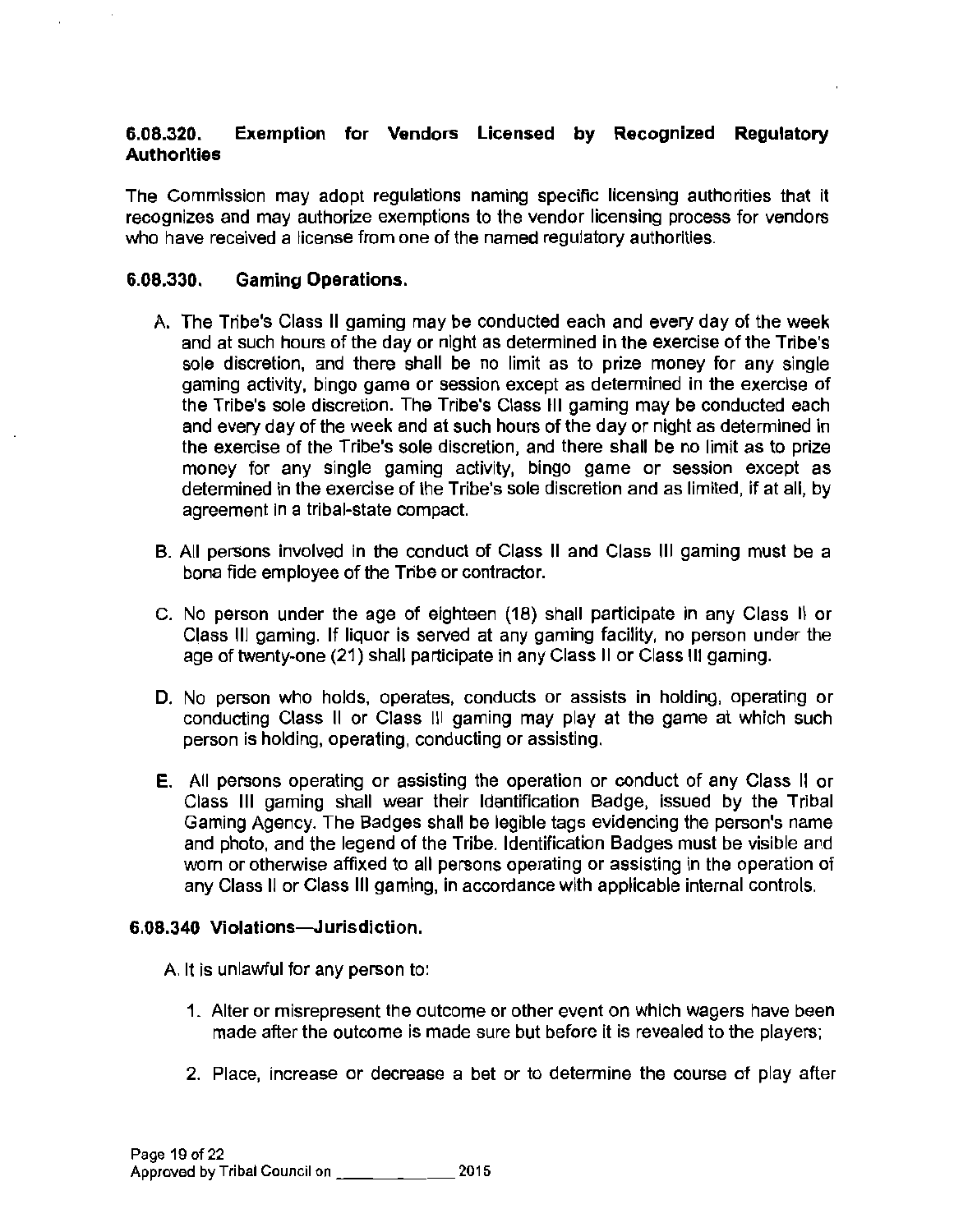acquiring knowledge, not available to all players of the outcome of the game or any event that affects the outcome of the game or which is the subject of the bet or to aid anyone in acquiring such knowledge for the purpose of placing, increasing or decreasing a bet or determining the course of play contingent upon that event or outcome;

- 3. Claim, collect or take or attempt to claim, collect or take, money or anything of value in or from a gambling game, with intent to defraud, without having made a wager thereon, or to claim, collect or take an amount greater than the amount won;
- 4. Knowingly to entice or induce another to go to any place where a gambling game is being conducted or operated in violation of the provisions of the tribal-state compact or this chapter with the intent that the other person play or participate in that gambling game;
- 5. Place or increase a bet after acquiring knowledge of the outcome of the game or other event which is the subject of the bet, including past-posting and pressing bets;
- 6. Reduce the amount wagered or cancel the bet after acquiring knowledge of the outcome of the game or other event which is the subject of the bet, including pinching bets;
- 7. Manipulate with the intent to cheat, as defined below, any component of a slot machine or gaming device in a manner contrary to the design and normal operational purpose for the component. including, but not limited to, varying the pull of the handle of a slot machine or gaming device, with knowledge that the manipulation affects the outcome of the game or with knowledge of any event that affects the outcome of the game;
- 8. Knowingly to use other than coins or tokens approved by the Tribe, or other lawful coin, legal tender of the United States of America, or to use coin not of the same denomination as the coin intended to be used in the gambling game;
- 9. Use any device or means to cheat as defined below. or to possess any such device while at the Tribe's gaming facility;
- 1 O.Any person having a direct or indirect financial interest in a management contract, a person having management responsibility for a management contract, or their agents to significantly and unduly influence the adoption of an ordinance or resolution regarding Class 11 or Class Ill gaming;
- 11.Give or provide, or offer to give or provide, directly or indirectly to any Tribal Council or Commission member, primary management official, key employee,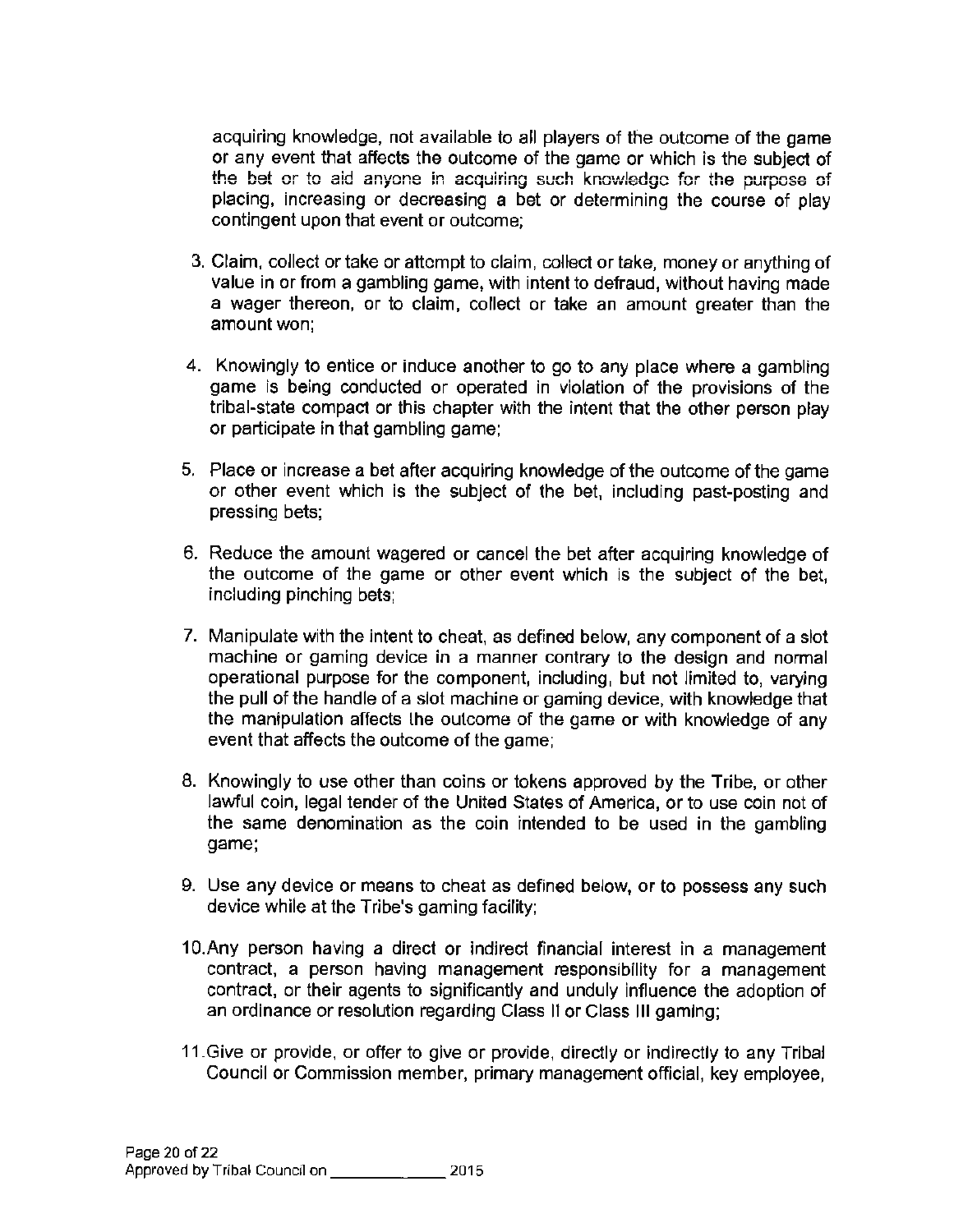employee, contractor, or any person with an indirect or direct interest in the operation of Class II or Class Ill gaming any commission or reward, or share of the money or property paid or received through gambling activities, in consideration for obtaining any license, authorization, permission or privilege to participate in any gaming operations except as authorized by this chapter or the rules and regulations adopted pursuant to this chapter.

- B. For purposes of this section, "cheat" means to alter the selection of criteria which determined the result of a Class II or Class Ill gaming activity, or the amount or frequency of payment in such gaming activities.
- C. Any person who willfully or knowingly violates any provision of this chapter, or any rule or regulation authorized thereunder, shall be guilty of a criminal offense punishable by a fine not to exceed five hundred dollars (\$500.00) for each violation, or for each day the violation continues, or by imprisonment for not more than six months, or both.
- D. Any person who willfully and knowingly violates any provision of this chapter, or any rule or regulation authorized thereunder, may have the equipment, material and supplies used in conducting the unlawful activity seized and forfeited.
- E. The Tribal Courts shall have exclusive civil and criminal jurisdiction with respect to Class II gaming. The Tribe may, with respect to Class Ill gaming, enter into a tribal-state compact allocating criminal jurisdiction and establishing enforcement protocols. Nothing, however, in this chapter shall be construed to authorize or require the criminal trial and punishment by the Tribe of non-Indians except to the extent allowed or required by any applicable present or future act of Congress or any applicable federal court decision.
- F. The Tribe shall retain the right to revoke any license of any contractor who engages in conduct other than as authorized by this chapter, the tribal-state compact or the contractor's agreement with the Tribe, which involves moral turpitude, dishonesty or any act which is punishable as a felony or misdemeanor involving moral turpitude under state or federal laws, or which involves a violation of tribal law.

#### 6.08.350. Net Revenue Tax.

..

There shall be a tribal tax of that percentage of the net Class II and Class III gaming revenue equivalent to one and one-half percent ( 1.5%) of gross revenues within the jurisdiction of the Tribe. The tribal tax shall be assessed and paid monthly into the Squaxin Island general fund. "Net revenues" means gross gaming revenues less amounts paid out as, or paid for, prizes; and total gaming-related operating expenses, excluding management fees. The Council may reduce or waive such tax as necessary to promote economic development on the reservation.